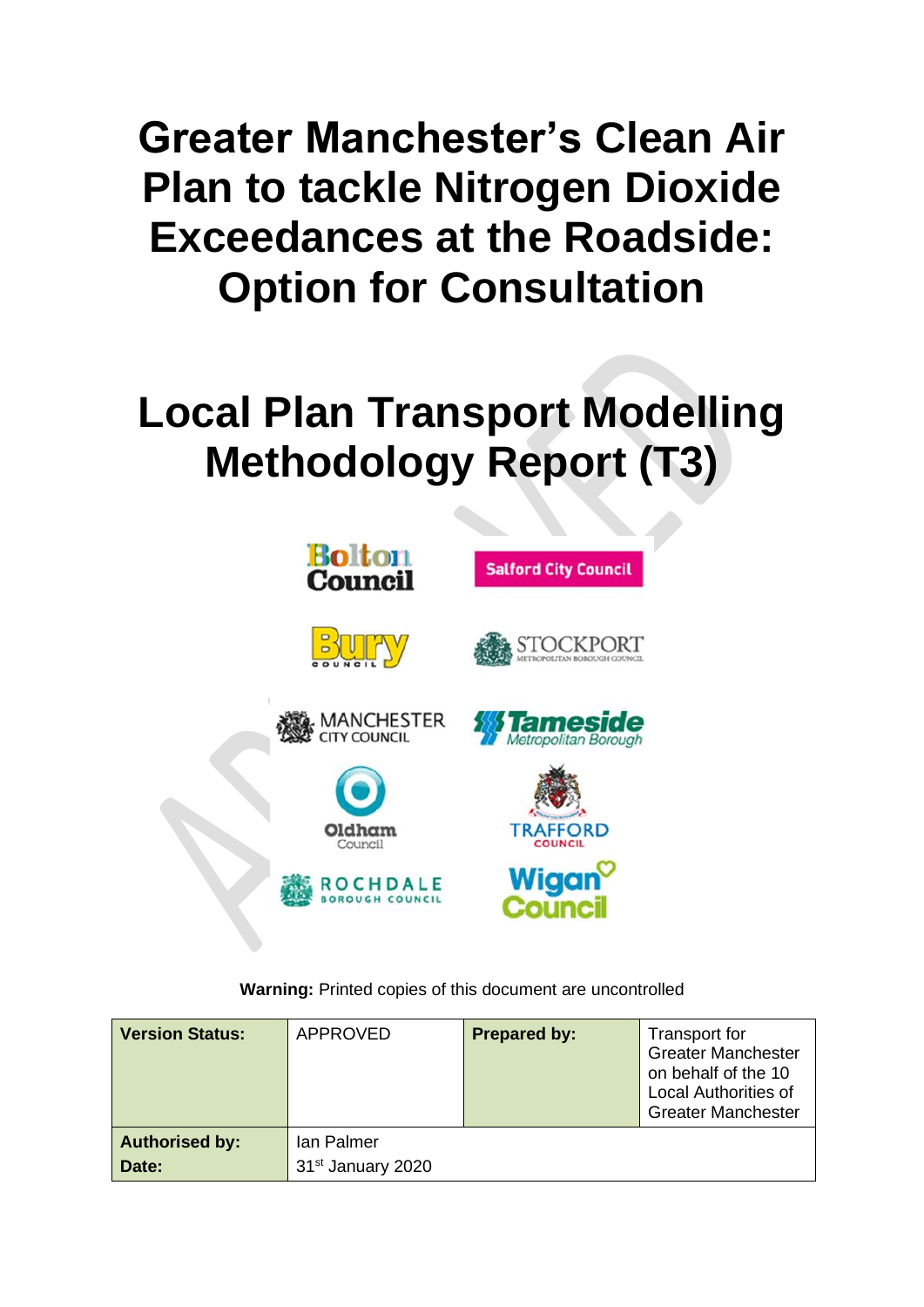### **COVID-19 Pandemic Statement**

This work has not considered the impact of the COVID-19 pandemic. Whilst we are continuing, where possible, to develop the Greater Manchester Clean Air Plan, the pandemic has already had an impact on our ability to keep to the timescales previously indicated and there may be further impacts on timescales as the impact of the pandemic becomes clearer.

We are also mindful of the significant changes that could result from these exceptional times. We know that the transport sector has already been impacted by the pandemic, and government policies to stem its spread. The sector's ability to recover from revenue loss, whilst also being expected to respond to pre-pandemic clean air policy priorities by upgrading to a cleaner fleet, will clearly require further thought and consideration.

The groups most affected by our Clean Air Plan may require different levels of financial assistance than we had anticipated at the time of writing our previous submission to Government.

More broadly, we anticipate that there may be wider traffic and economic impacts that could significantly change the assumptions that sit behind our plans. We have begun to consider the impacts, and have committed to updating the government as the picture becomes clearer over time.

We remain committed to cleaning up Greater Manchester's air. However, given the extraordinary circumstances that will remain for some time, this piece of work remains unfinished until the impact of the COVID-19 pandemic has been fully considered by the Greater Manchester Authorities.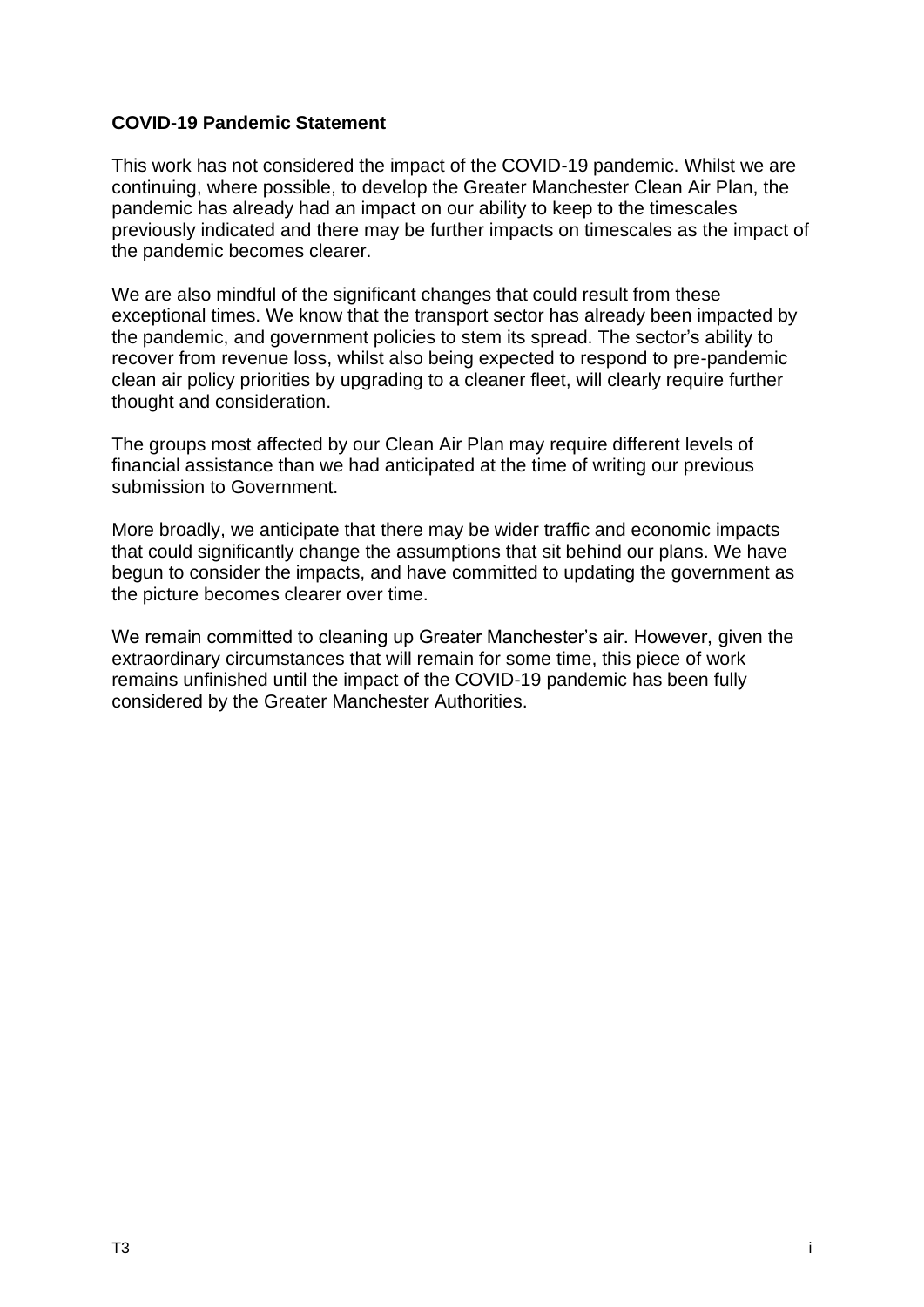## **Table of Contents**

| 1 |                  |                                                                   |  |
|---|------------------|-------------------------------------------------------------------|--|
|   | 1.1              |                                                                   |  |
|   | 1.2              | Updates to the Modelling for the Full Business Case Submission  1 |  |
| 2 |                  |                                                                   |  |
|   | 2.1              |                                                                   |  |
|   | $2.2\phantom{0}$ |                                                                   |  |
|   | 2.3              |                                                                   |  |
|   | 2.4              |                                                                   |  |
|   | 2.5              |                                                                   |  |
|   | 2.6              |                                                                   |  |
| 3 |                  |                                                                   |  |
|   | 3.1              |                                                                   |  |
|   | 3.2              |                                                                   |  |
|   | 3.3              |                                                                   |  |
| 4 |                  |                                                                   |  |
|   | 4.1              |                                                                   |  |
|   | 4.2              |                                                                   |  |
|   | 4.3              |                                                                   |  |
| 5 |                  |                                                                   |  |
|   | 5.1              |                                                                   |  |
|   | 5.2              |                                                                   |  |
| 6 |                  |                                                                   |  |
|   | 6.1              |                                                                   |  |
|   | 6.2              |                                                                   |  |
|   | 6.3              |                                                                   |  |
|   |                  |                                                                   |  |
|   |                  |                                                                   |  |
|   |                  |                                                                   |  |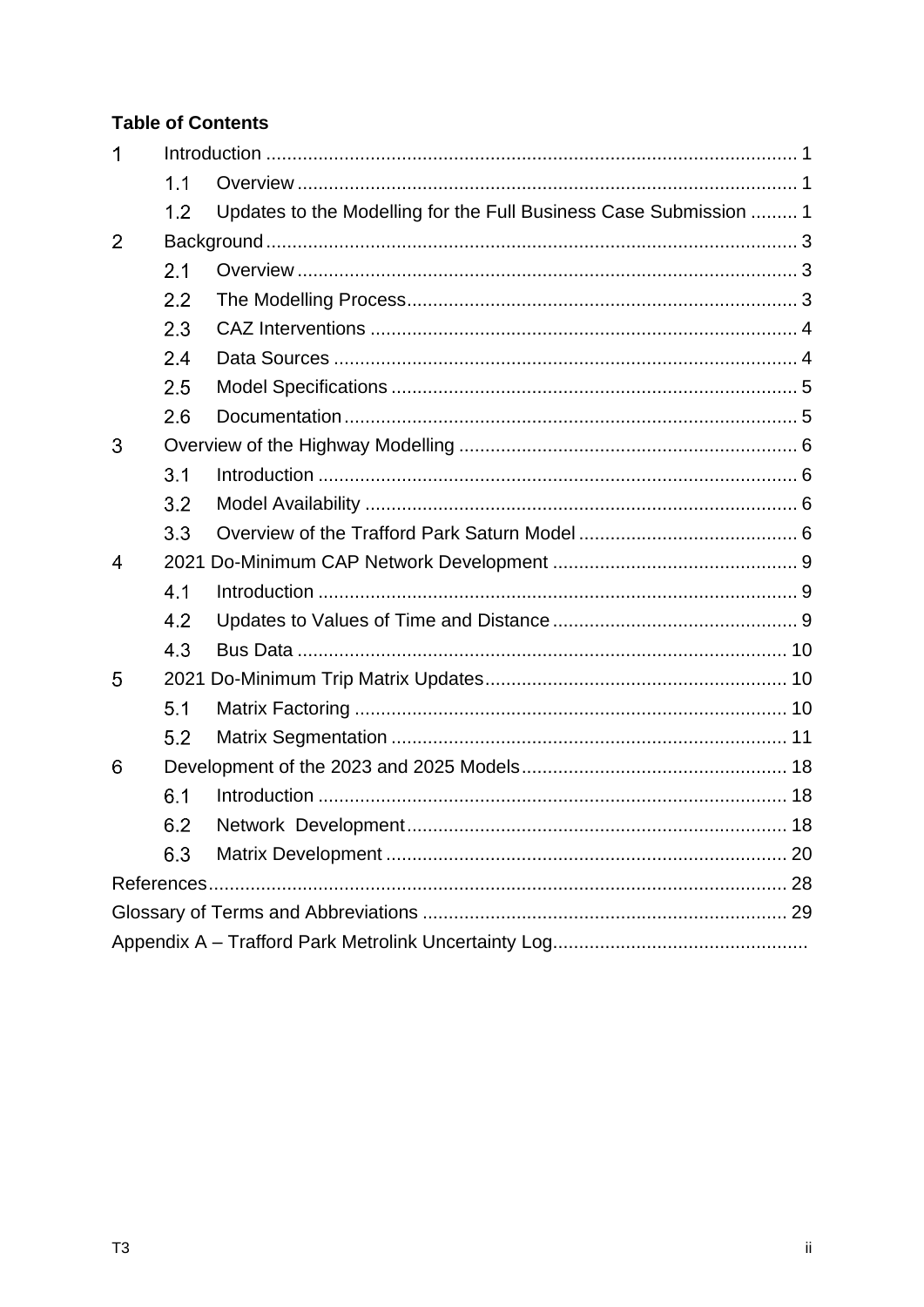#### <span id="page-3-0"></span> $\mathbf 1$ **Introduction**

#### <span id="page-3-1"></span> $1.1$ **Overview**

- $1.1.1$ This report describes the approach taken to forecast road traffic for the Greater Manchester Clean Air Plan Feasibility Project. The purpose of the report is to describe the development of the future year highway networks and trip matrices and to set out the assumptions on which the forecasts are made.
- $1.1.2$ Initially, the future year models were developed for forecast year of 2021, which represents the expected opening year of the CAP measures. In the course of the study, however, it was decided develop additional models for 2023 and 2025. The purpose of these models was to assist in confirming the year of compliance (with regards to  $NO<sub>2</sub>$  concentrations) and to help with modelling the phased introduction of a GM-wide CAZ C.
- $1.1.3$ The incremental approach to the development of the models is reflected in the structure of this report, which is divided into six sections, as follows:
	- Section 2 provides an overview of the CAP project and the models being used in the study;
	- Section 3 describes the road traffic model:
	- Section 4 describes the development of the 2021 highway networks;
	- Section 5 describes the production of the 2021 demand matrices; and
	- Section 6 describes the production of the 2023 and 2025 models.
- $1.1.4$ The report should be read in association with the transport model validation (T2) report, which describes the development of the base year highway model, and the transport model forecasting report, (T4), which provides details of the baseline and scenario forecasts, as described in section 2.6.
- <span id="page-3-2"></span> $1.2<sup>1</sup>$ Updates to the Modelling for the Full Business Case Submission
- A number of updates have been incorporated into the forecast year highway  $1.2.1$ models for the development of the full business case submission. These comprise:
	- Updates to the bus service data, based on more recently available 2019 service patterns and frequencies;
	- Updates to the demand matrices in line with changes to the projected splits of petrol and diesel cars and taxis in version 9.1a of the EFT and the latest DfT figures for the projected fleet split (by vkms); and
	- Updates to the values of time and distance, (PPM and PPK), used during the assignments using the latest values of time, GDP growth rates and vehicle operating costs derived from the WebTAG data book, May 2019.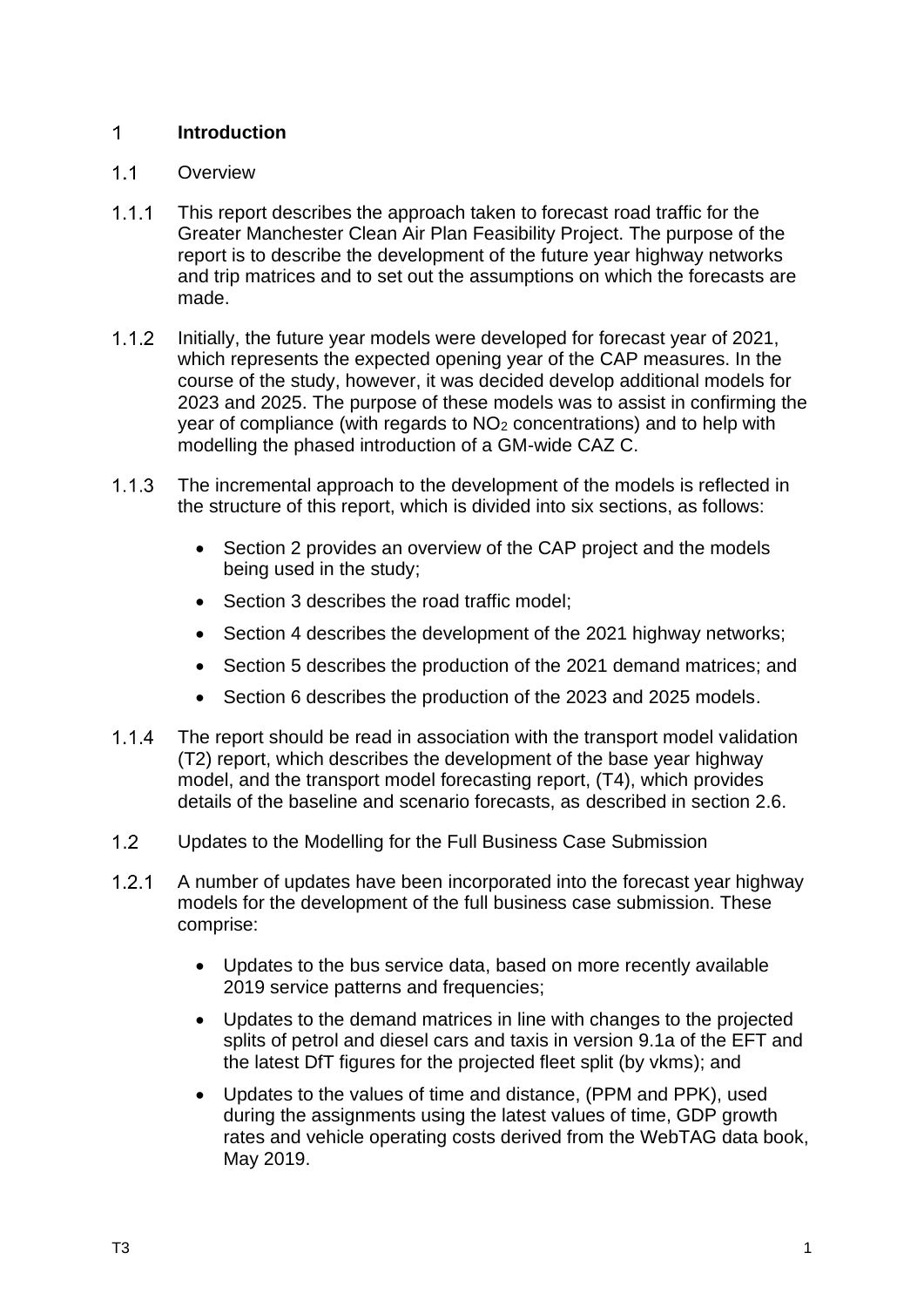- $1.2.2$ The updates to demand matrices involved adjustments to the compliant and non-compliant car\taxi matrices to maintain consistency with the updated petrol\diesel splits in version 9.1a of the EFT. The updated forecasts produced a small increase in the proportions of petrol vehicles and a corresponding reduction in the proportions of diesel vehicles compared to our earlier forecasts.
- $1.2.3$ At the same time as adjusting the car demand matrices an update was also made to the traffic growth factors that were applied to the LGV matrices, which had been had been amended from the OBC forecasts. This correction reduced the numbers of LGV trips by approximately 5% in each of the forecast years.
- $1.2.4$ The information presented in this report relates to the updated models, and the data presented has been revised where necessary.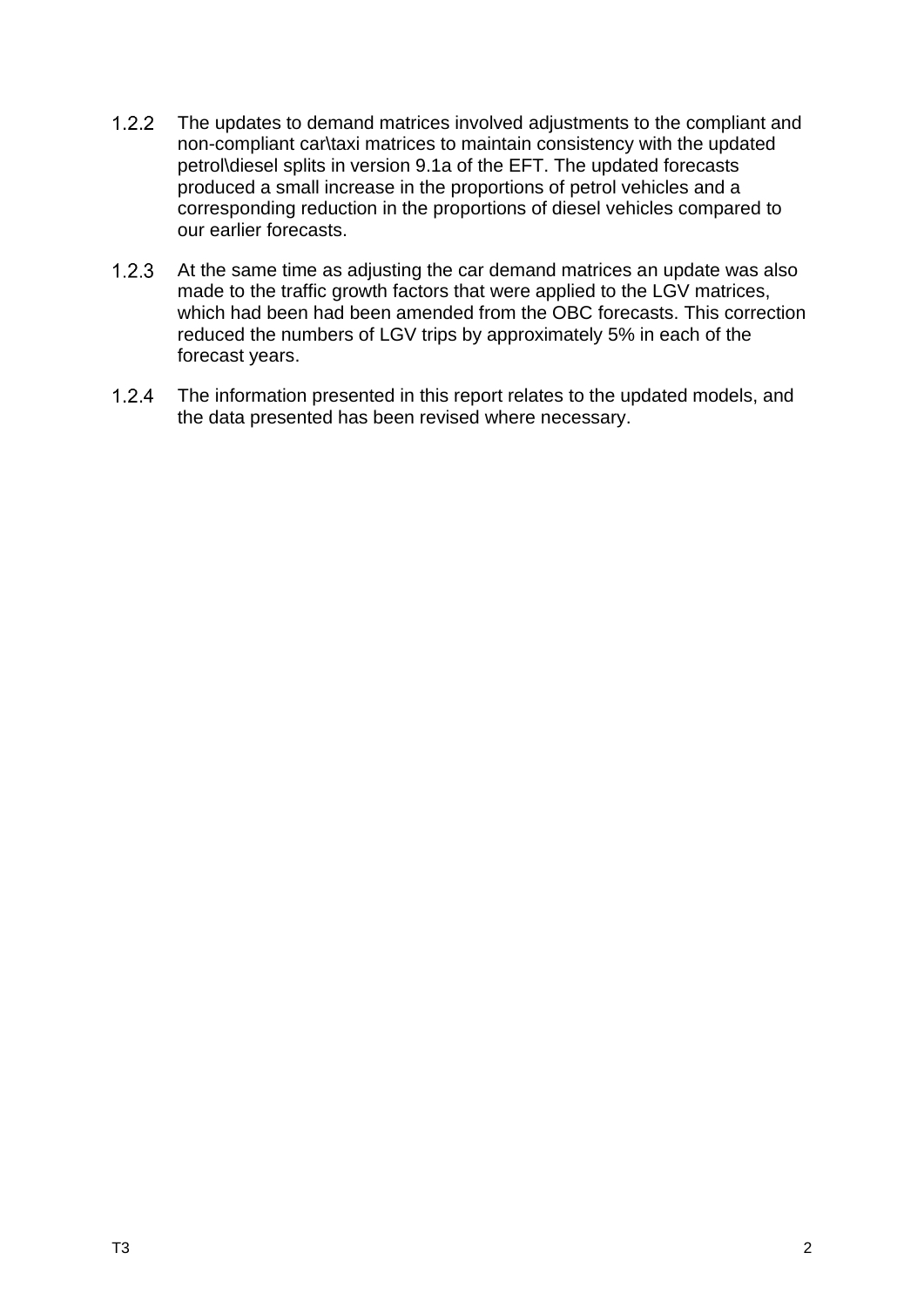#### <span id="page-5-0"></span> $\overline{2}$ **Background**

#### <span id="page-5-1"></span> $2.1$ **Overview**

- $2.1.1$ In July 2017 the Government published the UK plan for tackling roadside nitrogen dioxide (NO2) concentrations. This set out how the Government would bring UK concentrations of NO<sub>2</sub> within the statutory annual limit of 40 micrograms per cubic metre  $(\mu g/m^3)$  in the shortest possible time. The plan sets out a number of national and local measures that need to be taken.
- Transport for Greater Manchester is considering options to reduce emissions  $2.1.2$ from transport sources within the county, to help meet the target values for NO<sup>2</sup> concentrations as soon as possible. A variety of measures are being considered in the study, including the introduction of Clean Air Zones (CAZs), that could include charging as a measure to help achieve compliance. Other measures that are being considered include:
	- Improvements to Public Transport, including retrofitting/upgrades to the bus fleet;
	- Traffic management measures to reduce congestion;
	- Incentives for commercial vehicles, and taxis to improve the fleet mix; and
	- Measures to support increased walking and cycling.
- $2.1.3$ The CAP study is being undertaken using guidance produced by Defra's Joint Air Quality Unit, (JAQU), to help local authorities develop strategies for improving air quality (References 1, and 2). The project is being led by Transport for Greater Manchester (TfGM), the transport delivery arm of the Greater Manchester Combined Authority (GMCA). TfGM is leading the project on behalf of the ten districts of Greater Manchester (Manchester, Salford, Wigan, Bury, Rochdale, Stockport, Oldham, Bolton, Tameside and Trafford) who are the local highway authorities and will represent their interests in delivering the project plan.
- <span id="page-5-2"></span> $2.2$ The Modelling Process
- $2.2.1$ At the highest level, the modelling process for producing the GM view on air quality consists of:
	- Stage A Transport Modelling to Estimate Traffic Flows:
	- Stage B Converting Traffic Flows to Mass Emissions; and
	- Stage C Converting Mass Emissions to Air Quality Concentrations.
- $2.2.2$ For future years the forecasts include:
	- National changes to the vehicle fleet mix and engine technology, so the air quality improves over time; and
	- Future road and travel demand changes.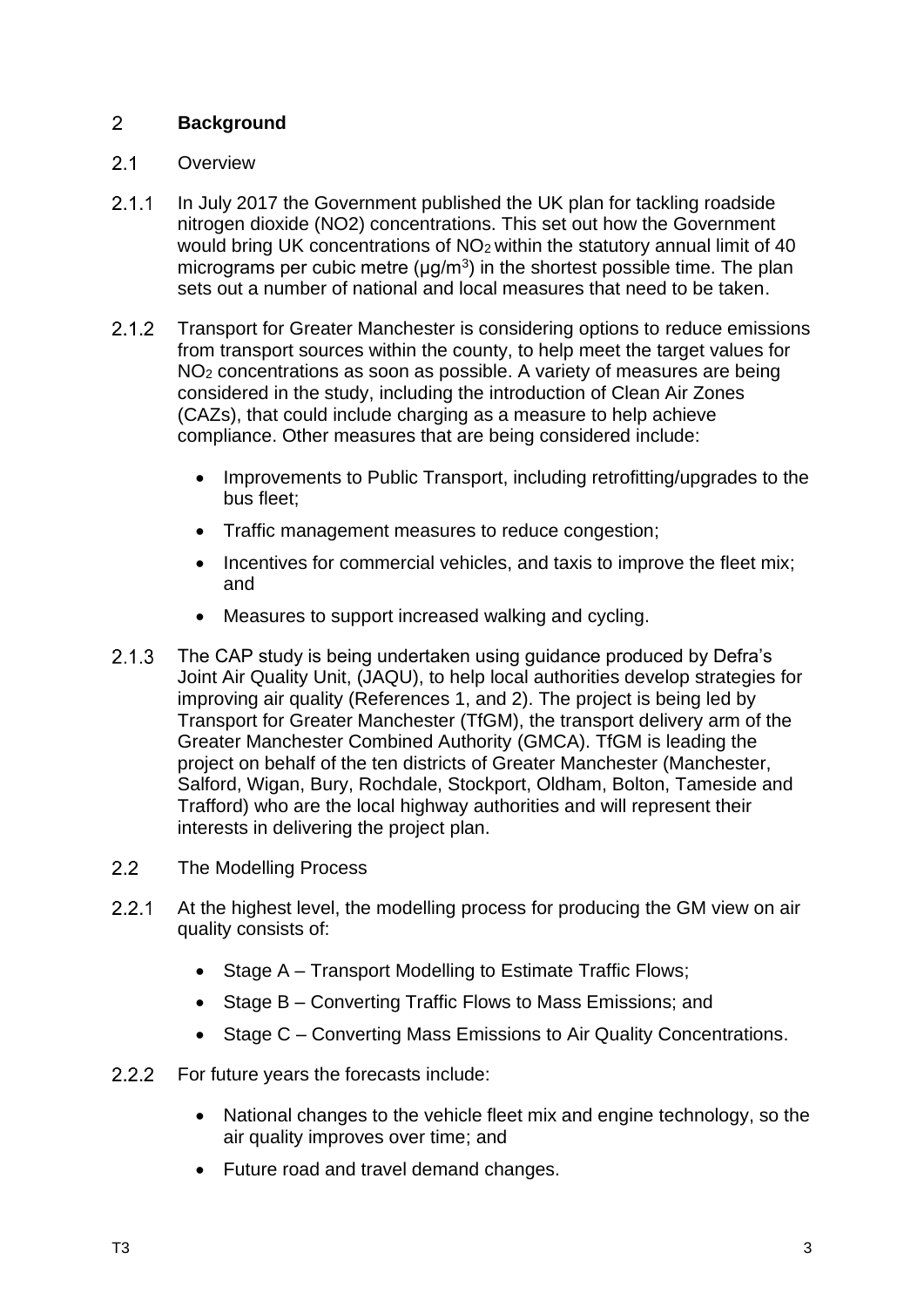#### <span id="page-6-0"></span> $2.3$ CAZ Interventions

 $2.3.1$ Four different classes of CAZ interventions have been considered by Greater Manchester, as illustrated below in [Table 2-](#page-6-2) 1. The preferred intervention is the introduction of a CAZ C.

| <b>CAZ Class</b> | <b>Vehicles Included</b>                                    |
|------------------|-------------------------------------------------------------|
| A                | Buses, coaches and taxis                                    |
| B                | Buses, coaches, taxis and heavy goods vehicles (HGVs)       |
| С                | Buses, coaches, taxis, HGVs and light goods vehicles (LGVs) |
|                  | Buses, coaches, taxis, HGVs, LGVs and cars                  |

<span id="page-6-2"></span>**Table 2- 1: Clean Air Zone Classes**

<span id="page-6-3"></span> $2.3.2$ The minimum emission standards for vehicles entering the CAZ's are shown in [Table 2-](#page-6-3) 2.

### **Table 2- 2: CAZ Emission Standards**

| <b>Vehicle Type</b>         | <b>Euro Standard</b>             |
|-----------------------------|----------------------------------|
| Cars/Taxis                  | Euro 4 (petrol), Euro 6 (diesel) |
| <b>Light Goods Vehicles</b> | Euro 4 (petrol), Euro 6 (diesel) |
| <b>Heavy Goods Vehicles</b> | Euro VI                          |
| <b>Buses</b>                | Euro VI                          |

#### <span id="page-6-1"></span> $2.4$ Data Sources

- $2.4.1$ The following data is being used in the study:
	- Traffic speed and flow data from the highway model;
	- Information about the vehicle fleet composition in Greater Manchester from Automatic Number Plate Recognition surveys (ANPR) undertaken in 2016;
	- Road traffic emission factors and national fleet composition data from version 9.1a of DEFRA's Emission Factor Toolkit (EFT); and
	- Information about the bus fleet composition in Greater Manchester from TfGM's Punctuality and Reliability Monitoring Survey (PRMS) and the Greater Manchester Bus Route Mapping system.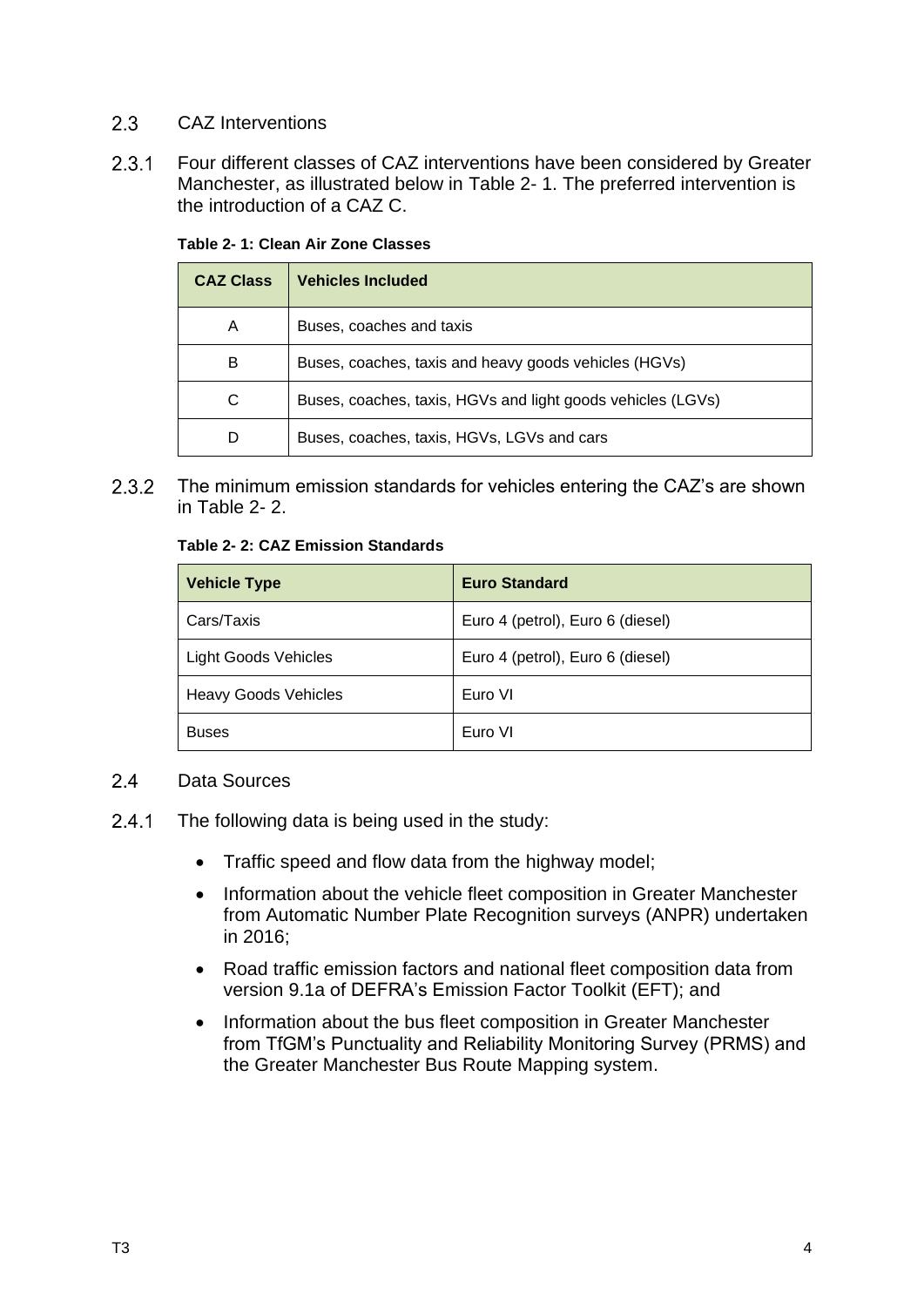#### <span id="page-7-0"></span> $2.5$ Model Specifications

- $2.5.1$ The modelling system that is being used in the study consists of four components:
	- A Demand Sifting Tool (DST), which has been developed to infom the behavioural responses to the proposed CAZ, with measures, and also allows measures to be tested in a quick and efficient way prior to any detailed assessments being undertaken using the highway and air quality models;
	- The highway model, which is used to provide details of traffic flows and speeds for input to the emissions model and forecasts of travel times, distances and flows for input to the economic appraisal;
	- The emissions model, which uses TfGM's EMIGMA (Emissions Inventory for Greater Manchester) software to combine information about traffic flows and speeds from the highway model with road traffic emission factors and fleet composition data from DEFRA's emission factor toolkit to provide estimates of annual mass emissions for a range of pollutants including Oxides of Nitrogen (NOx), Primary NO2, Particulate Matter (PM10 and PM2.5) and CO2; and
	- The Dispersion Model, which uses ADMS-Urban software to combine information about mass emissions of pollution (from EMIGMA) with emissions from non-traffic sources and other data such as wind speed and direction, topography and atmospheric chemical reactions to predict pollutant concentrations.
- <span id="page-7-1"></span> $2.6$ **Documentation**
- $2.6.1$ This report is part of a suite of documents that have been produced to describe the modelling deliverables for the CAP study. Other documents in the series include:
	- The Local Plan Transport Modelling Tracking Table (T1), which is a live document, that is intended to demonstrate that the modelling requirements for the study are being met;
	- Local Plan Transport Model Validation Report (T2), which explains in detail how the base year road traffic model was validated against realworld data;
	- The Local Plan Transport Model Forecasting Report (T4), which describes the overall transport modelling process, and which includes details of the baseline and scenario forecasts and a summary of the key findings for the project; and
	- The Local Plan Air Quality Modelling Methodology Report (AQ2), which provides an overview of the air quality modelling process.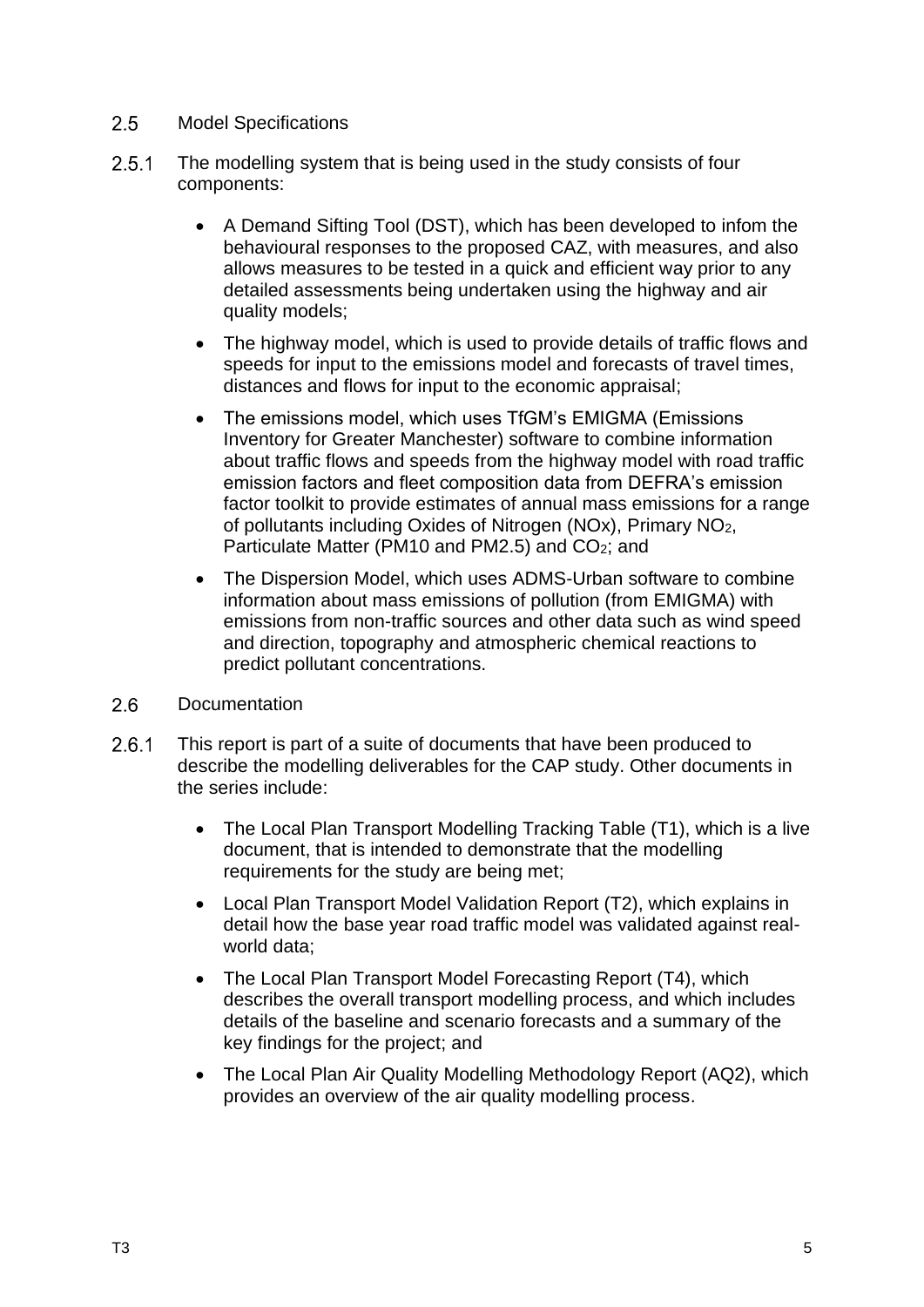#### <span id="page-8-0"></span> $\overline{3}$ **Overview of the Highway Modelling**

#### <span id="page-8-1"></span> $3.1$ Introduction

- $3.1.1$ The highway modelling has been undertaken for a base year of 2016 and a forecast year of 2021, which represents the anticipated opening year of the final package of CAP measures. Additional models have also been developed for 2023 and 2025, to assist in confirming the year of compliance and to help with modelling the phased introduction of a GM-wide CAZ C.
- The modelling has been carried out using TfGM's Greater Manchester  $3.1.2$ Saturn Model (GMSM). Geographically, the model is focused on Greater Manchester, although it does extend to cover all of Great Britain, albeit in increasingly less detail with increasing distance from the county boundary.

#### <span id="page-8-2"></span> $3.2$ Model Availability

- $3.2.1$ Several versions of the Saturn model were available for use in the project, which had been previously developed for the appraisal of different transport schemes for different future year forecasts and development assumptions. It was decided, however, to use the do-minimum model that had been developed for the appraisal of the planned extension of the Greater Manchester Metrolink system through Trafford Park. This model, known as the TPL variant of the GMSM, was considered to be the most appropriate given its base year of 2013, (which was close to the 2016 base year required for the CAP project), and its forecast year of 2020, which was close to the opening year for the CAP proposals. (It was decided to use the do-minimum model, rather than the do-something model, as there was uncertainty regarding the opening date for the scheme, and because it was thought that there would be a 'ramp up' period when the scheme began operation as travelers adapted to to the new service).
- <span id="page-8-3"></span> $3.3<sup>°</sup>$ Overview of the Trafford Park Saturn Model
- $3.3.1$ The Trafford Park Saturn model was developed for a base year of 2013 and forecast years for 2020 and 2035. Separate versions of the model are available for the weekday morning peak, evening peak and average interpeak hours.
- $3.3.2$ The 2020 highway networks were created by updating the 2013 networks to include all committed highway schemes that it was considered would have an impact on network performance. The most significant schemes that were included in the model are described below in [Table 3-](#page-10-0) 1.
- $3.3.3$ The TPL uncertainty log considered all developments within a reasonable walk of a stop on the new Metrolink line, defined as 800m. Trip growth rates in other parts of the model were based traffic growth forecasts derived from version 6.2 of the Department for Transport' National Trip End Model (NTEM). The modelling undertaken as part of this project has used the existing Trafford Park model uncertainty log.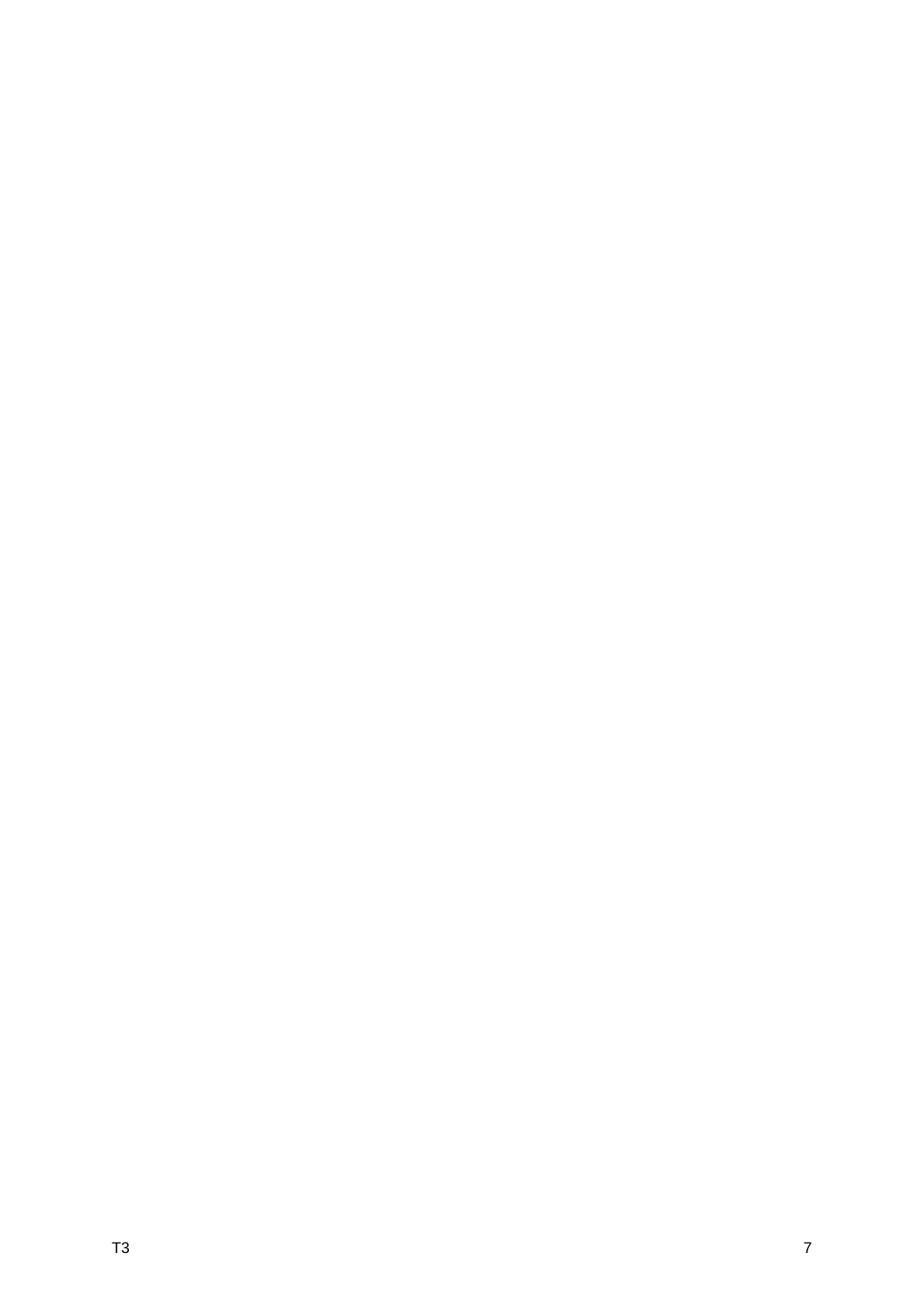- $3.3.4$ The 2020 forecast year matrices for the TPL Saturn model were built in two stages:
	- First, development trips were added to the base TPL matrices; and
	- 'Background' growth was then applied to the matrices in a way that ensured that the outturn growth matched NTEM growth forecasts at local authority and district level for zones within Greater Manchester, with the exception Manchester, Salford and Trafford which were combined, as the route of the Metrolink line roughly followed the boundaries of these three districts.
- $3.3.5$ Further information about the Trafford Park Metrolink model is available in References 3 and 4. The Trafford Park uncertainty log is provided in Appendix A of this report.

<span id="page-10-0"></span>

|  | Table 3- 1: Trafford Park Model 2020 Do-Minimum Highway Scheme Assumptions |  |
|--|----------------------------------------------------------------------------|--|
|  |                                                                            |  |

| <b>Scheme</b>  |                                                                                                                                                                                             |
|----------------|---------------------------------------------------------------------------------------------------------------------------------------------------------------------------------------------|
| 1              | Western Gateway Infrastructure Scheme (Super WGIS):                                                                                                                                         |
|                | New dual carriageway linking the A57 at Barton Aerodrome to Trafford Way<br>$\bullet$<br>and a new bridge over the Manchester Ship Canal east of the M60;                                   |
|                | Improvements to the Ellesmere Circle roundabout north of Trafford<br>$\bullet$<br>Boulevard:                                                                                                |
|                | New links to the M60 at junction 11; and<br>$\bullet$                                                                                                                                       |
|                | Redesign of the anti-clockwise off-slip at junction 10 of the M60 and a new<br>link road to the junction 10 roundabout from the Part WGIS scheme.                                           |
| $\overline{2}$ | M60 Junction 8 to M62 Junction 20 Smart Motorways:                                                                                                                                          |
|                | Variable speed limits M60 Jn 8-18; and                                                                                                                                                      |
|                | Hard Shoulder running M62 Jn 18-20.                                                                                                                                                         |
| 3              | A6 to Manchester Airport Relief Road, including Airport City Infrastructure<br>(A6MARR/SEMMMS):                                                                                             |
|                | 10km of new single and dual carriageway from the A6 near Hazel Grove<br>(south east Stockport), via the 4 kilometres of existing A555 to Manchester<br>Airport and the link road to the M56 |
| $\overline{4}$ | A556 Knutsford to Bowdon Improvement:                                                                                                                                                       |
|                | New dual carriageway linking junction 19 of the M6 with the M56 at<br>junction 7                                                                                                            |
| 5              | Metrolink extension to Ashton-under-Lyne                                                                                                                                                    |
| 6              | Metrolink extension to Oldham and Rochdale Town centres                                                                                                                                     |
| $\overline{7}$ | Metrolink Phase 3B (Chorlton - Manchester Airport)                                                                                                                                          |
| 8              | <b>Metrolink Second City Crossing</b>                                                                                                                                                       |
| 9              | Bus Priority Package (A580, Oxford Rd and Rochdale Rd)                                                                                                                                      |
| 10             | Bus lanes on Barton Dock Road                                                                                                                                                               |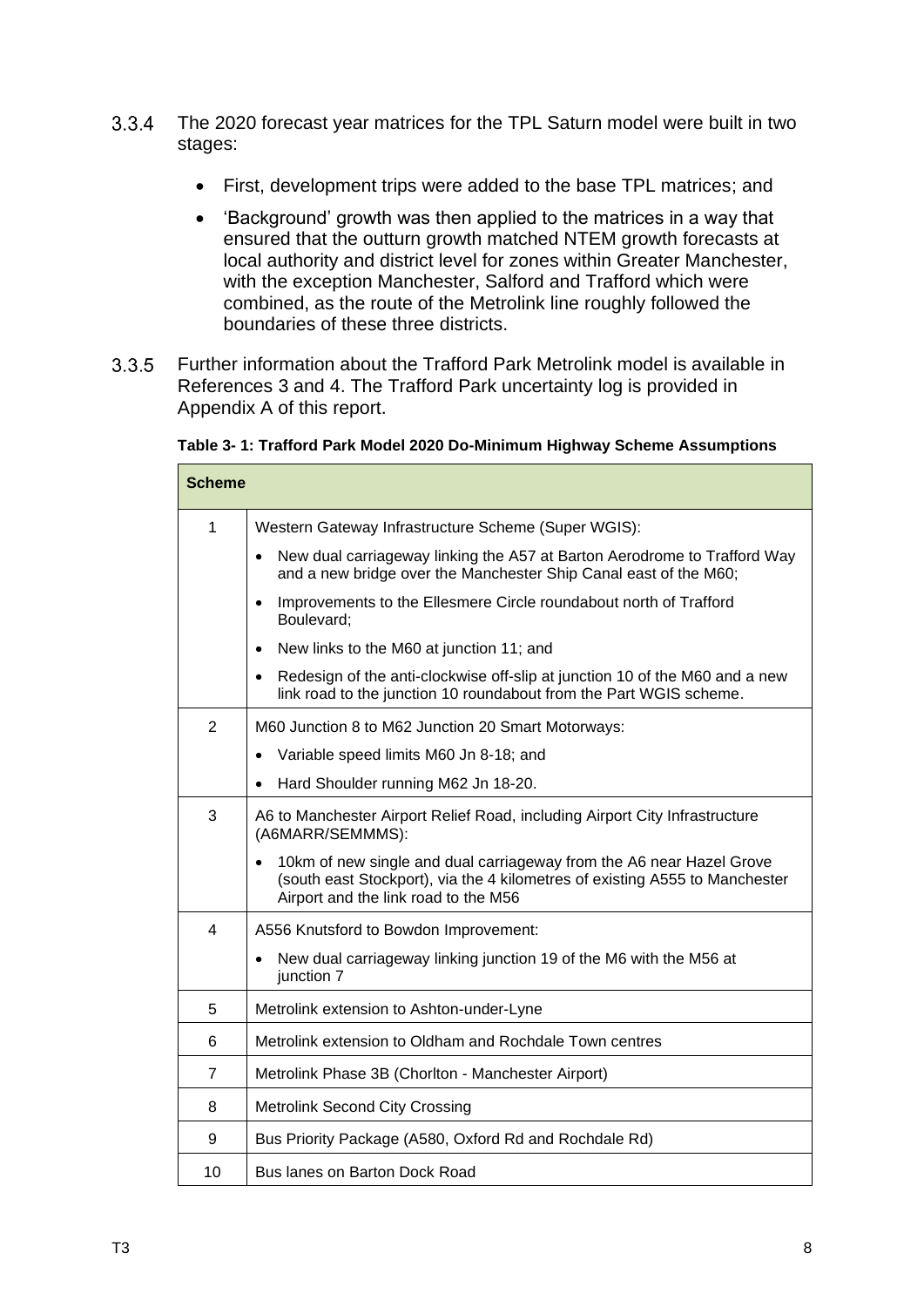#### <span id="page-11-0"></span> $\overline{4}$ **2021 Do-Minimum CAP Network Development**

- <span id="page-11-1"></span> $4.1$ Introduction
- $4.1.1$ The do minimum models represent what is likely to happen in the absence of the final package of CAP interventions. The 2021 do-minimum model was formed by updating the 2020 do-minimum Trafford Park model as described in Section 3.3.
- <span id="page-11-2"></span> $4.2$ Updates to Values of Time and Distance
- $4.2.1$ The values of time and distance, (PPM and PPK), used during the assignments were updated to 2021 values using the latest values of time, GDP growth rates and vehicle operating costs recommended by the DfT for use in the economic appraisals of transport projects in England, based on values derived from the WebTAG data book, May 2019.
- $4.2.2$ The 2021 values of time (pence per minute – [PPM\) and distance \(pence per](#page-11-3)  kilometre – PPK) are shown below in

| <b>Period</b>       | <b>User Class</b>     | <b>PPM</b><br>(Pence/Min) | <b>PPK</b><br>(Pence/km) |
|---------------------|-----------------------|---------------------------|--------------------------|
|                     | <b>Compliant Car</b>  | 20.32                     | 8.10                     |
| AM Peak Hour        | Non-Compliant Car     | 20.32                     | 7.65                     |
|                     | <b>Compliant LGV</b>  | 22.09                     | 15.29                    |
|                     | Non-Compliant LGV     | 22.09                     | 15.29                    |
|                     | Compliant OGV         | 22.68                     | 50.30                    |
|                     | Non-Compliant OGV     | 22.68                     | 50.30                    |
|                     | <b>Compliant Taxi</b> | 27.96                     | 14.18                    |
|                     | Non-Compliant Taxi    | 27.96                     | 14.13                    |
|                     | <b>Compliant Car</b>  | 19.05                     | 7.62                     |
|                     | Non-Compliant Car     | 19.05                     | 6.92                     |
|                     | <b>Compliant LGV</b>  | 22.09                     | 14.24                    |
| Inter-Peak Hour     | Non-Compliant LGV     | 22.09                     | 14.24                    |
|                     | Compliant OGV         | 22.68                     | 44.41                    |
|                     | Non-Compliant OGV     | 22.68                     | 44.41                    |
|                     | <b>Compliant Taxi</b> | 27.96                     | 12.77                    |
|                     | Non-Compliant Taxi    | 27.96                     | 12.73                    |
|                     | <b>Compliant Car</b>  | 19.75                     | 7.58                     |
|                     | Non-Compliant Car     | 19.75                     | 7.15                     |
|                     | <b>Compliant LGV</b>  | 22.09                     | 15.11                    |
| <b>PM Peak Hour</b> | Non-Compliant LGV     | 22.09                     | 15.11                    |
|                     | Compliant OGV         | 22.68                     | 49.30                    |
|                     | Non-Compliant OGV     | 22.68                     | 49.30                    |
|                     | <b>Compliant Taxi</b> | 27.96                     | 13.92                    |
|                     | Non-Compliant Taxi    | 27.96                     | 13.86                    |

 $4.2.3$ [Table 4-](#page-11-3) 1.

### <span id="page-11-3"></span>**Table 4- 1: 2021 Generalised Cost Parameters (2010 Prices)**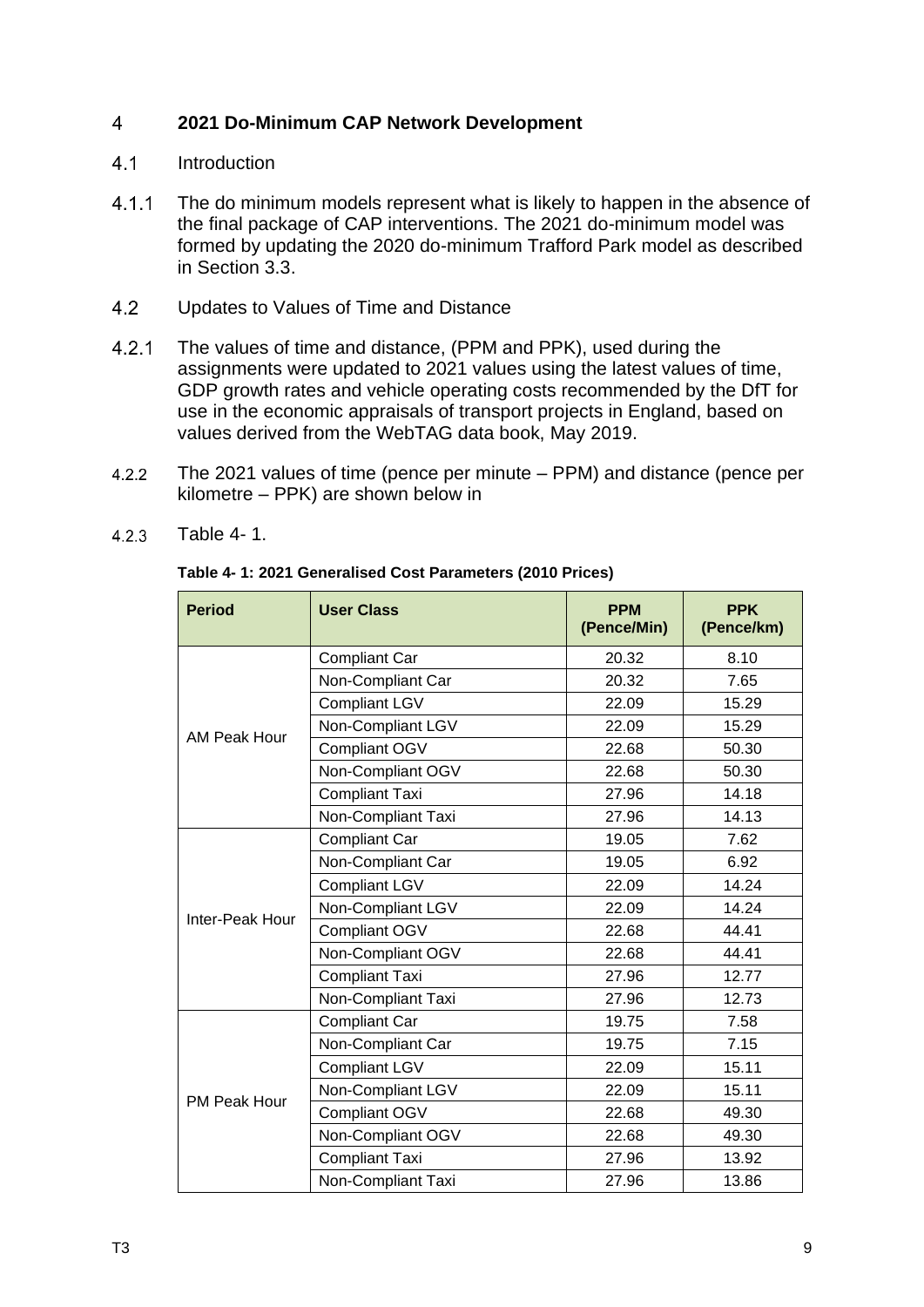#### <span id="page-12-0"></span> $4.3$ Bus Data

- $4.3.1$ The bus routing data was updated to include up-to-date information about local bus flows based on 2019 services.
- $4.3.2$ The fleet mix of the bus services (i.e. the percentages of buses that are compliant with different emission standards) was adjusted assuming that the age profile for each service (i.e. the percentage of buses that are x years old) would be unchanged in the future. Adopting this approach, for example, if 5% of the buses for a given service in 2019 were 3 years old (or had been retrofitted to have the emission standard equivalent to a 3 year old bus), then it was assumed that 5% of buses for that service would also be 3 years old in 2021, and would therefore meet the equivalent emission standard for 2018. This allowed an estimate of the proportion of vehicles meeting different Euro standards in the forecast year to be made, based on their age.

#### <span id="page-12-1"></span>5 **2021 Do-Minimum Trip Matrix Updates**

- <span id="page-12-2"></span> $5.1$ Matrix Factoring
- $5.1.1$ The CAP matrix building procedure is illustrated below in [Figure 5-](#page-13-1) 1.
- $5.1.2$ The starting point for the matrix building procedure was the 5 user class demand matrices developed for use with the 2020 Trafford Park model. The 2021 do-minimum matrices were built in three stages:
	- First, updated 2020 matrices were formed by applying cell based traffic growth factors calculated from the 2013 and 2020 Trafford Park model matrices to the 2013 post matrix estimation matrices developed in the course of the base year CAP model update. (The aim of this step was to propagate the changes brought about by the matrix estimation process into the 2020 Trafford Park model matrices. The production and calibration of the 2016 highway matrices is described in the T2 Report).
	- Next, the adjusted matrices were factored from 2020 to 2021.
	- Finally, the matrices were disaggregated to 8 user classes to allow the different vehicle types that might be affected by a charging CAZ to be separately identified in the updated model.
- $5.1.3$ The 2020 car matrices were factored to 2021 using traffic growth factors calculated from the DfT's TEMPro/NTEM Version 7.2 datasets. The growth factors were applied at local authority district level within Greater Manchester, by journey purpose, using Saturn's matrix furnessing procedure. Adjustment factors were also applied at this stage to compensate for differences between trip end forecasts derived from version 6.2 of the national trip end model (which had been used for development of Trafford Park highway model) and those derived from version 7.2 of the NTEM, representing the latest version of the dataset.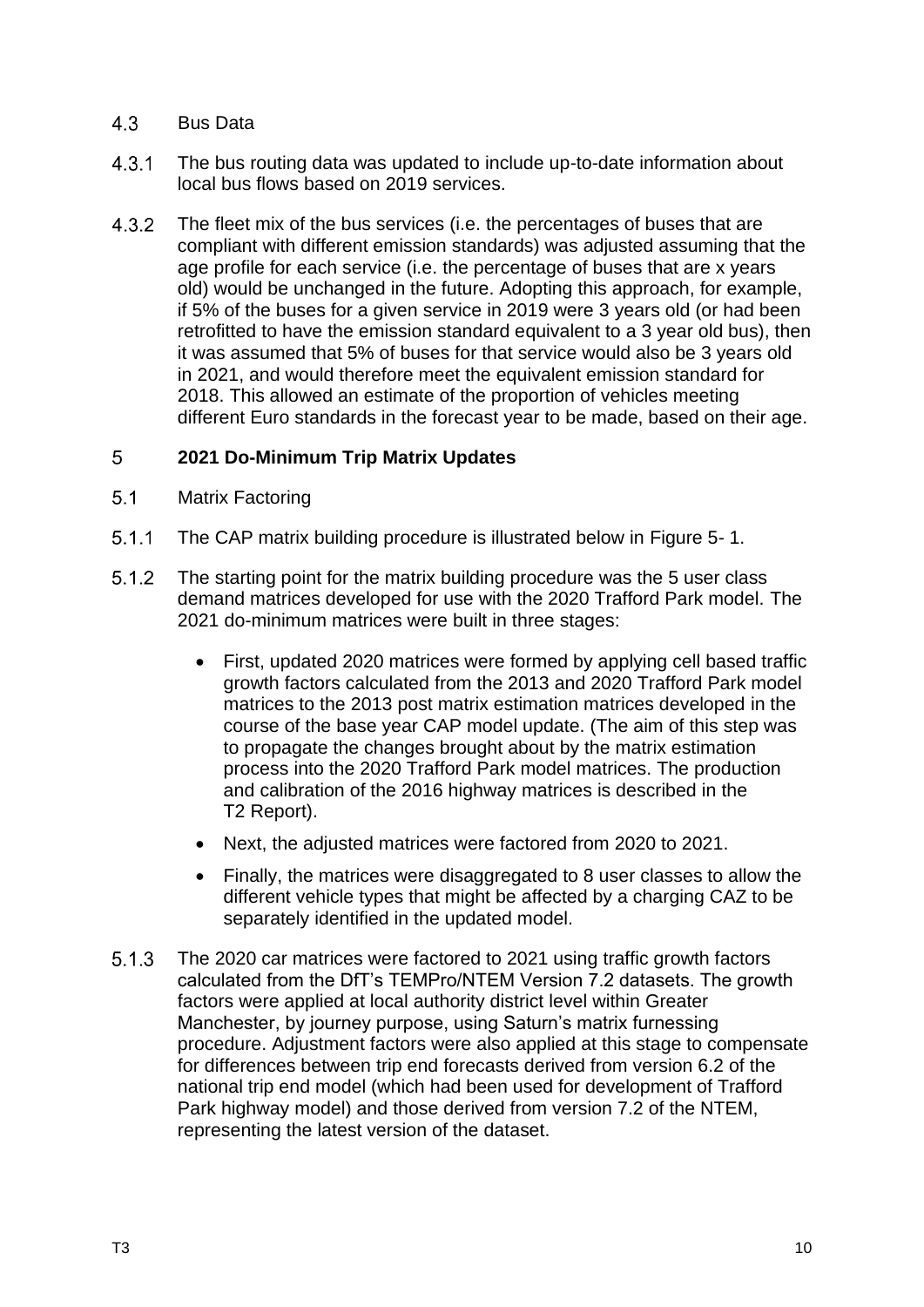$5.1.4$ The commercial vehicle matrices were adjusted by applying blanket traffic growth factors to the LGV and OGV matrices calculated from the National Transport Model (NTM) for the North West Region between 2020 and 2021.

<span id="page-13-1"></span>

**Figure 5- 1: CAP Matrix Building Procedure**

- <span id="page-13-0"></span> $5.2$ Matrix Segmentation
- $5.2.1$ The number of user classes in the demand matrices used with the model was expanded to allow the different vehicle types that might be affected by a charging CAZ to be separately identified in the updated CAP model. The disaggregated matrices represented 8 user classes comprising:
	- Compliant Car trips;
	- Non-Compliant Car trips;
	- Compliant LGV trips;
	- Non-Compliant LGV trips;
	- Compliant OGV trips;
	- Non-Compliant OGV trips:
	- Compliant (all purpose) Taxi (Hackney Carriage & private hire vehicles, PHV, combined) trips; and
	- Non-Compliant (all purpose) Taxi (Hackney Carriage & PHV combined) trips.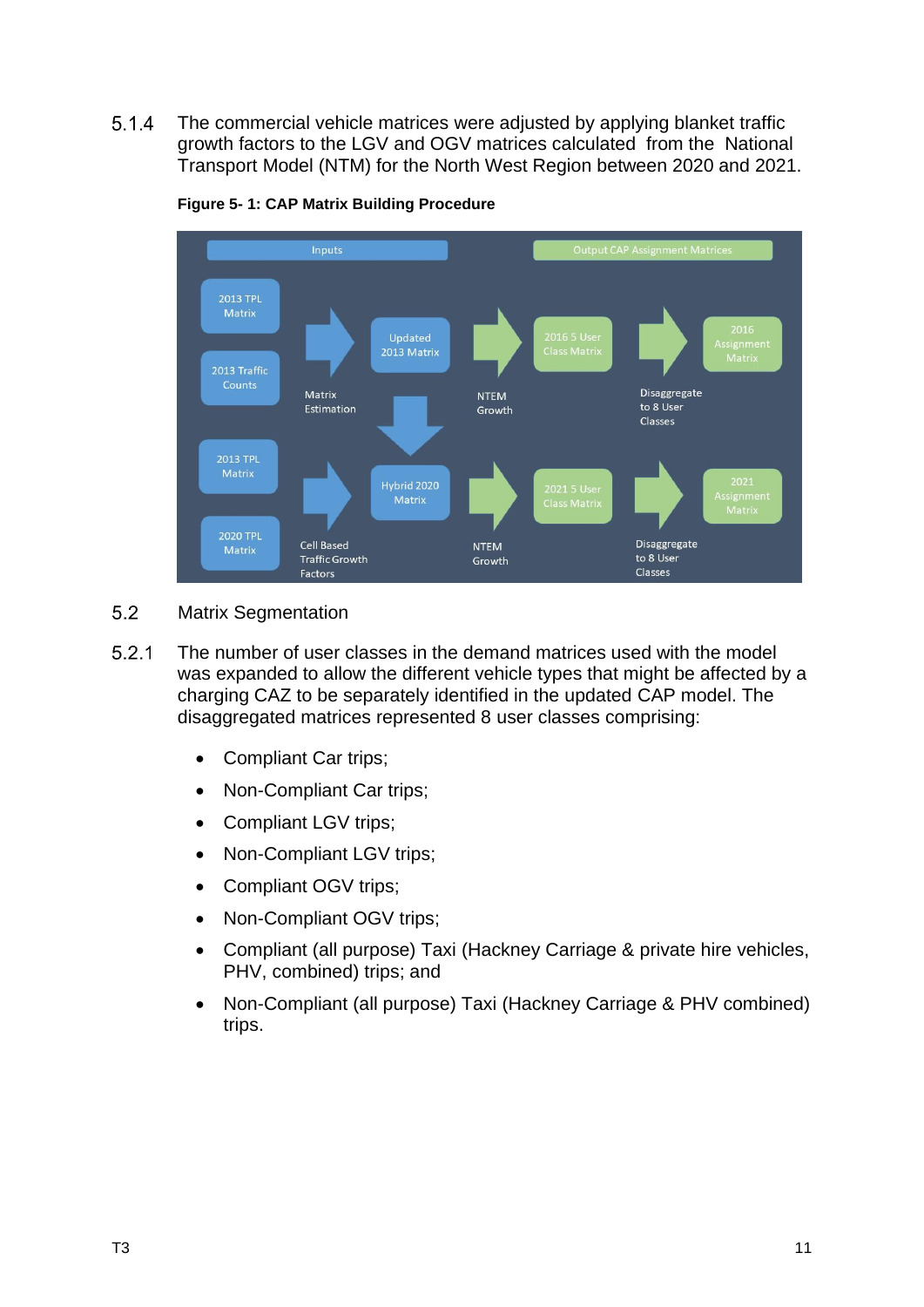- 5.2.2 The matrices were formed in two stages:
	- First, taxi matrices were created by applying blanket factors to the car matrices (for trips with an origin or destination inside Greater Manchester) based on the number of taxi trips as a proportion of total car trips calculated from ANPR data collected in 2016 at sites within the county. The estimated taxi trips were then subtracted from the car matrices to avoid any 'double counting'.
	- Next, the matrices were disaggregated into compliant and noncompliant vehicle types using information about the local fleet mix also obtained from the ANPR data.
- $5.2.3$ The ANPR analysis used Greater Manchester Police vehicle class information to identify vehicle type and fuel, plus cross referencing with local authority licensing information on buses, and taxis (hackney carriage and PHV).
- $5.2.4$ The fleet mix projection was estimated by identifying the date of registration from the licence plate number. These were then matched against the date of enforcement of the relevant Euro standard, to develop the Euro standard for that vehicle type.
- $5.2.5$ The projection approach keeps the vehicle age profile constant for any given future year (e.g. 2021), and then re-calculates the Euro standard at that point in time. The approach conserves the age distribution of the vehicle population for each class/fuel, to produce the fleet mix for the future year based on this constant distribution.
- $5.2.6$ In addition, JAQU guidance on the change in petrol to diesel splits for cars into future years was applied. This involved using JAQU assumptions on the proportions of vehicles that would switch to diesel, and using the ANPR trip frequency information to convert a journey based change (vehicle kilometre equivalent).
- $5.2.7$ Details of the local fleet composition data used in the process (for both 2016 and 2021) are given below in [Table 5-](#page-15-0) 1 and [Table 5-](#page-16-0) 2.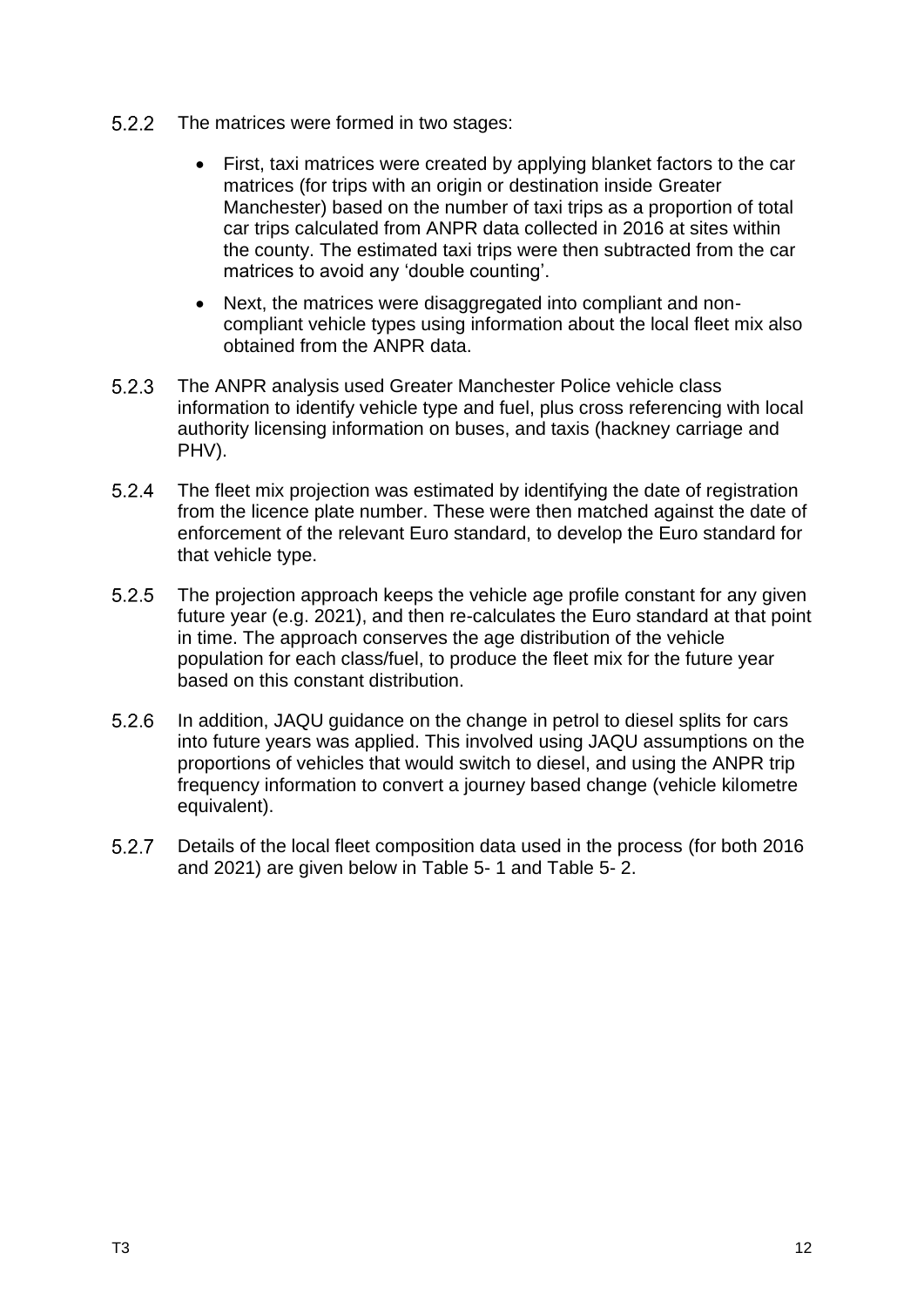<span id="page-15-0"></span>

| <b>Euro</b><br><b>Standard</b> | <b>2016 Base</b> |               |         |               |            |               | 2021 Do-Minimum Forecast |        |               |        |               |            |               |               |
|--------------------------------|------------------|---------------|---------|---------------|------------|---------------|--------------------------|--------|---------------|--------|---------------|------------|---------------|---------------|
|                                | Petrol           | <b>Diesel</b> | Petrol  | <b>Diesel</b> | Petrol     | <b>Diesel</b> | <b>Diesel</b>            | Petrol | <b>Diesel</b> | Petrol | <b>Diesel</b> | Petrol     | <b>Diesel</b> | <b>Diesel</b> |
|                                | Car              | Car           | Taxi    | Taxi          | <b>LGV</b> | <b>LGV</b>    | <b>HGV</b>               | Car    | Car           | Taxi   | Taxi          | <b>LGV</b> | <b>LGV</b>    | <b>HGV</b>    |
| Pre-Euro                       | 0.3%             | 0.2%          | $0.0\%$ | 0.0%          | 0.0%       | 0.2%          | 0.1%                     | 0.1%   | 0.0%          | 0.0%   | 0.0%          | 0.0%       | 0.0%          | 0.0%          |
| Euro 1                         | 0.5%             | 0.4%          | 0.3%    | 0.1%          | 0.0%       | 0.2%          | 0.4%                     | 0.1%   | 0.0%          | 0.0%   | 0.0%          | $0.0\%$    | 0.0%          | 0.1%          |
| Euro 2                         | 2.6%             | 1.2%          | 0.8%    | 0.3%          | 0.0%       | 0.2%          | 1.8%                     | 0.4%   | 0.4%          | 0.3%   | 0.0%          | $0.0\%$    | 0.2%          | 0.3%          |
| Euro 3                         | 22.5%            | 9.7%          | 7.4%    | 4.1%          | 0.0%       | 15.3%         | 10.9%                    | 2.8%   | 1.4%          | 0.8%   | 0.3%          | 0.0%       | 0.3%          | 1.9%          |
| Euro 4                         | 33.7%            | 27.1%         | 37.1%   | 38.0%         | 0.0%       | 26.4%         | 15.8%                    | 22.5%  | 9.7%          | 7.4%   | 4.1%          | $0.0\%$    | 15.3%         | 3.7%          |
| Euro 5                         | 31.9%            | 47.8%         | 54.3%   | 52.5%         | 0.0%       | 55.6%         | 44.1%                    | 33.7%  | 27.1%         | 37.1%  | 38.0%         | $0.0\%$    | 26.4%         | 22.9%         |
| Euro 6                         | 8.5%             | 13.5%         | 0.0%    | 5.1%          | 0.0%       | 2.1%          | 27.0%                    | 11.3%  | 14.4%         | 30.5%  | 25.7%         | 0.0%       | 16.2%         | 71.1%         |
| Euro 6c                        | 0.0%             | 0.0%          | $0.0\%$ | 0.0%          | 0.0%       | $0.0\%$       | 0.0%                     | 29.1%  | 33.4%         | 23.9%  | 26.8%         | 0.0%       | 39.5%         | 0.0%          |
| Euro 6d                        | $0.0\%$          | 0.0%          | $0.0\%$ | $0.0\%$       | 0.0%       | $0.0\%$       | $0.0\%$                  | 0.0%   | 13.5%         | 0.0%   | 5.1%          | $0.0\%$    | 2.1%          | $0.0\%$       |
| All                            | 100.0%           | 100.0%        | 100.0%  | 100.0%        | 0.0%       | 100.0%        | 100.0%                   | 100.0% | 100.0%        | 100.0% | 100.0%        | 0.0%       | 100.0%        | 100.0%        |

### **Table 5- 1: Fleet Composition By Euro Standard for 2016 and 2021**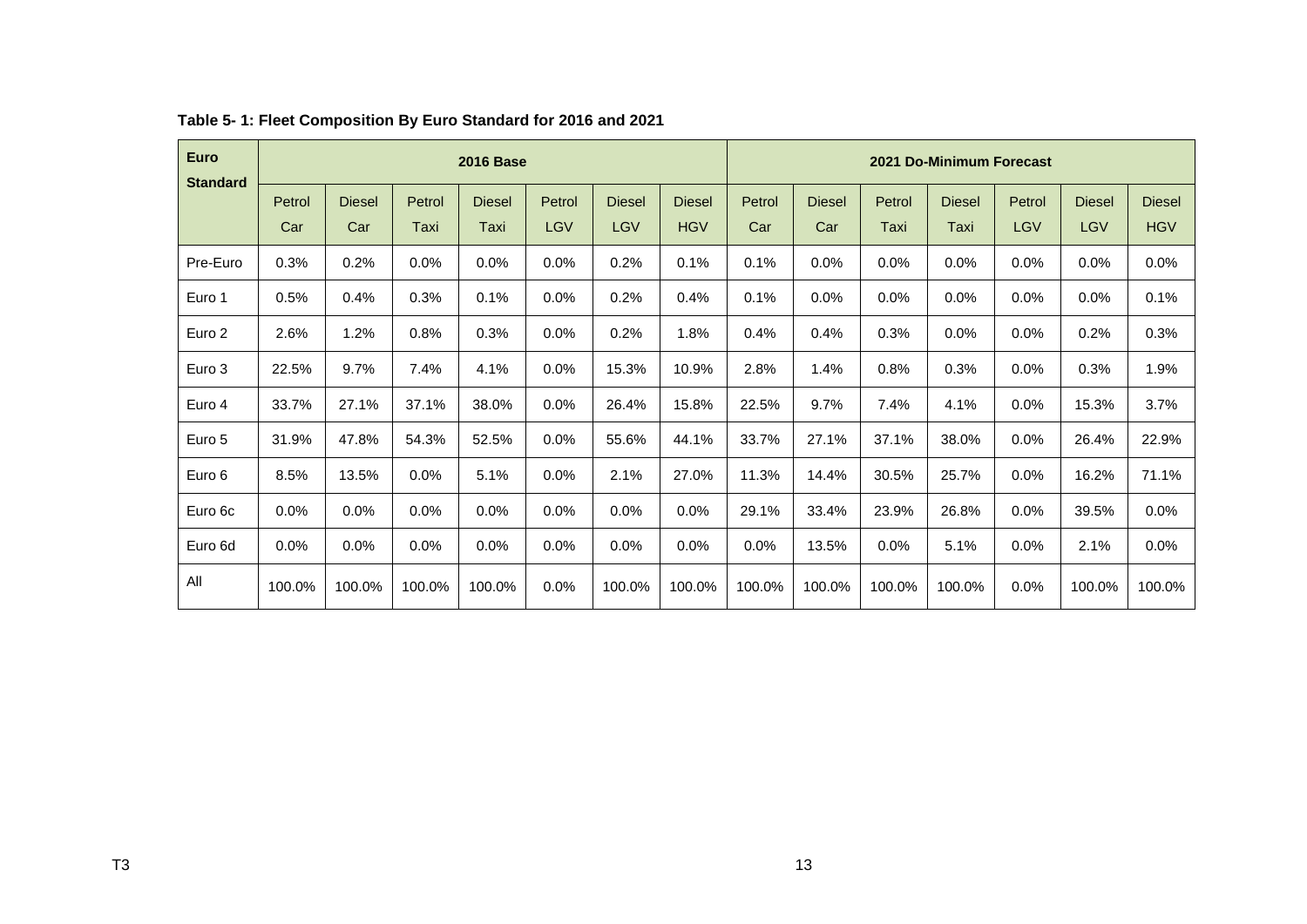| Year | Cars          |               | <b>Taxis</b>  |               |  |  |
|------|---------------|---------------|---------------|---------------|--|--|
|      | <b>Petrol</b> | <b>Diesel</b> | <b>Petrol</b> | <b>Diesel</b> |  |  |
| 2016 | 50.7%         | 49.3%         | 4.0%          | 96.0%         |  |  |
| 2021 | 54.7%         | 45.3%         | 4.7%          | 95.3%         |  |  |

### <span id="page-16-0"></span>**Table 5- 2: Percentage Petrol/Diesel Cars/Taxis By Year**

### **Demand Matrix Growth**

- $5.2.8$ [Table 5-](#page-18-0) 3 compares traffic growth between 2016 and 2021 from the demand matrices with NTEM Version 7.2 growth by time period for all purpose car trips. The comparisons are presented at local authority district level within the county, although the figures for Manchester, Salford and Trafford have been combined as was the case during the development of the Trafford Park highway model demand matrices.
- $5.2.9$ The results show that there is a good agreement between the demand matrix growth and the background growth calculated from NTEM, although the overall modelled growth in the inter-peak period is slightly higher than the NTEM forecast. This is due to spatial changes in the distribution of trips in the base year matrices brought about by the matrix estimation process described earlier, but also reflects the impacts of the variable demand modelling that was carried out for the Trafford Park model, and the adjustments that were made to its reference case matrices to reflect changes in generalised cost between the base and forecast year.

5.2.10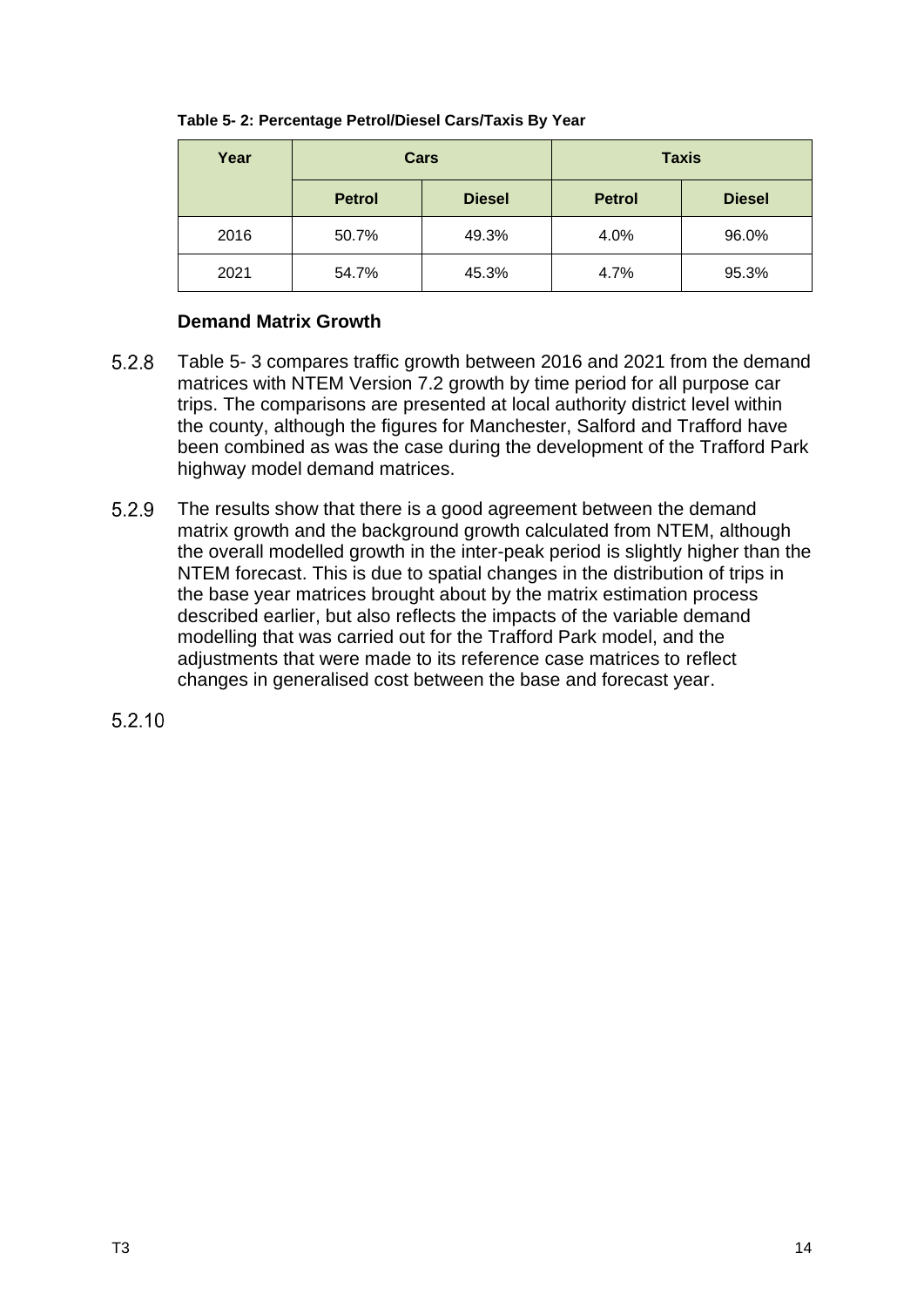- [Table 5-](#page-18-1) 4 shows trip totals from the 2016 base and 2021 do-minimum forecast demand matrices broken down by user class for trips with an origin or destination inside Greater Manchester. (This information is also presented graphically in [Figure 6-](#page-25-0) 2). The table shows that 46% of car trips in 2016 are made in compliant vehicles, with only 2% of LGV trips being compliant, reflecting the increased use of diesel fuel for these vehicle types. The equivalent figures for OGV and taxi trips in the base year are 27% and 9% respectively, with approximately 39% of vehicles overall being compliant.
- 5.2.13 The equivalent figures for 2021 show that 81% of car trips are made by compliant vehicles in the forecast year, as older more polluting vehicles are replaced by newer/cleaner models as the age profile of the vehicle fleet changes over time. Approximately 76% of vehicles in total are forecast to be compliant in the 2021 do-minimum model.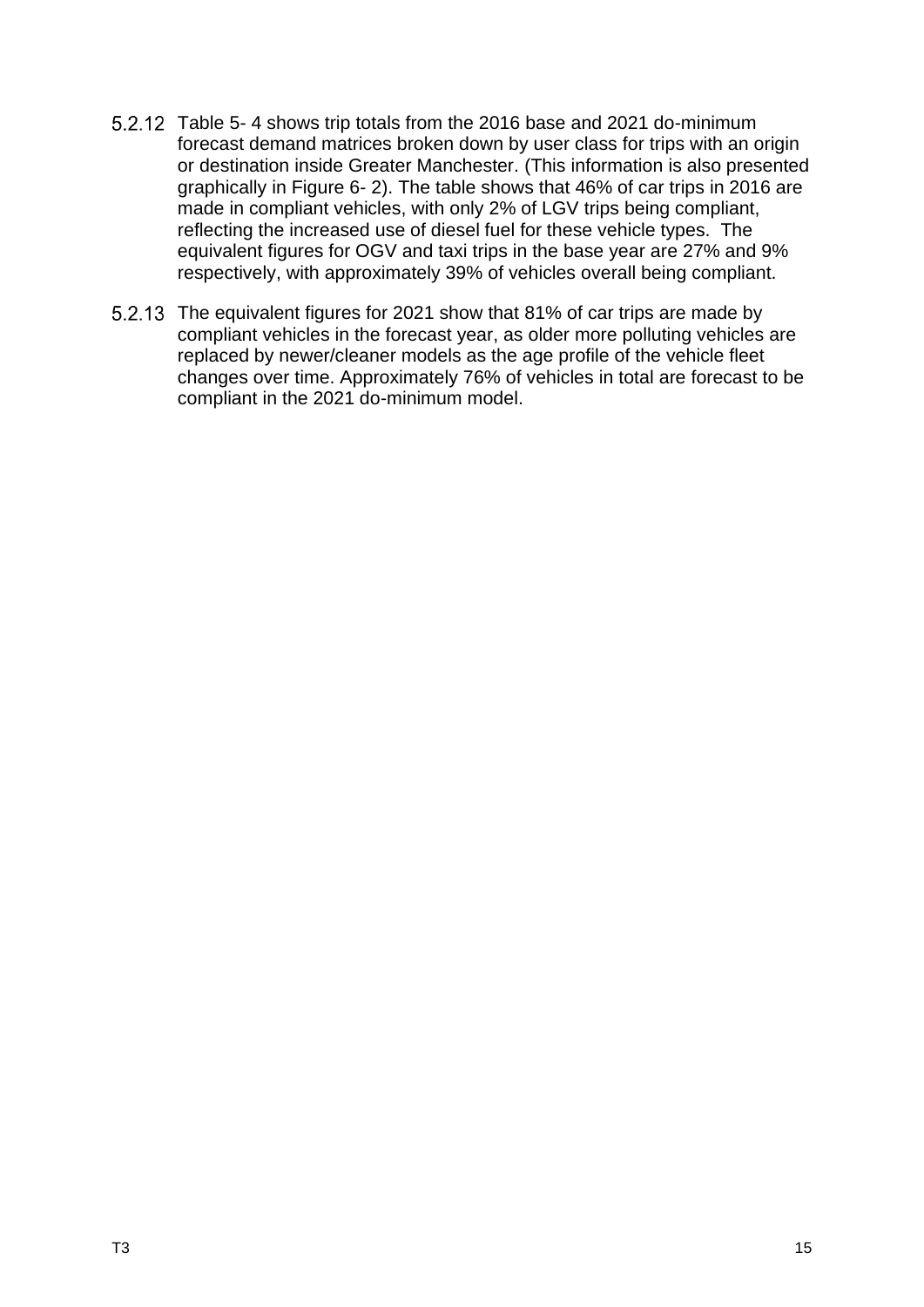<span id="page-18-0"></span>**Table 5- 3: Comparisons of Modelled Versus NTEM Growth for Car Trips between 2016 and 2021 (All Purposes, Car Driver plus Passenger, Origins Plus Destinations)**

<span id="page-18-1"></span>

| District(s)                      | <b>AM Peak</b>  |             | <b>Inter-Peak</b> |             | <b>PM Peak</b>  |             |  |
|----------------------------------|-----------------|-------------|-------------------|-------------|-----------------|-------------|--|
|                                  | <b>Modelled</b> | <b>NTEM</b> | <b>Modelled</b>   | <b>NTEM</b> | <b>Modelled</b> | <b>NTEM</b> |  |
| <b>Bolton</b>                    | 1.08            | 1.06        | 1.08              | 1.06        | 1.07            | 1.05        |  |
| <b>Bury</b>                      | 1.06            | 1.05        | 1.07              | 1.05        | 1.05            | 1.05        |  |
| Manchester/ Salford/<br>Trafford | 1.06            | 1.07        | 1.08              | 1.07        | 1.07            | 1.07        |  |
| Oldham                           | 1.06            | 1.06        | 1.07              | 1.06        | 1.05            | 1.05        |  |
| Rochdale                         | 1.07            | 1.06        | 1.07              | 1.06        | 1.07            | 1.06        |  |
| Stockport                        | 1.06            | 1.05        | 1.06              | 1.05        | 1.05            | 1.04        |  |
| Tameside                         | 1.07            | 1.06        | 1.08              | 1.06        | 1.06            | 1.05        |  |
| Wigan                            | 1.07            | 1.06        | 1.08              | 1.06        | 1.06            | 1.06        |  |
| <b>GM</b>                        | 1.06            | 1.06        | 1.08              | 1.06        | 1.06            | 1.06        |  |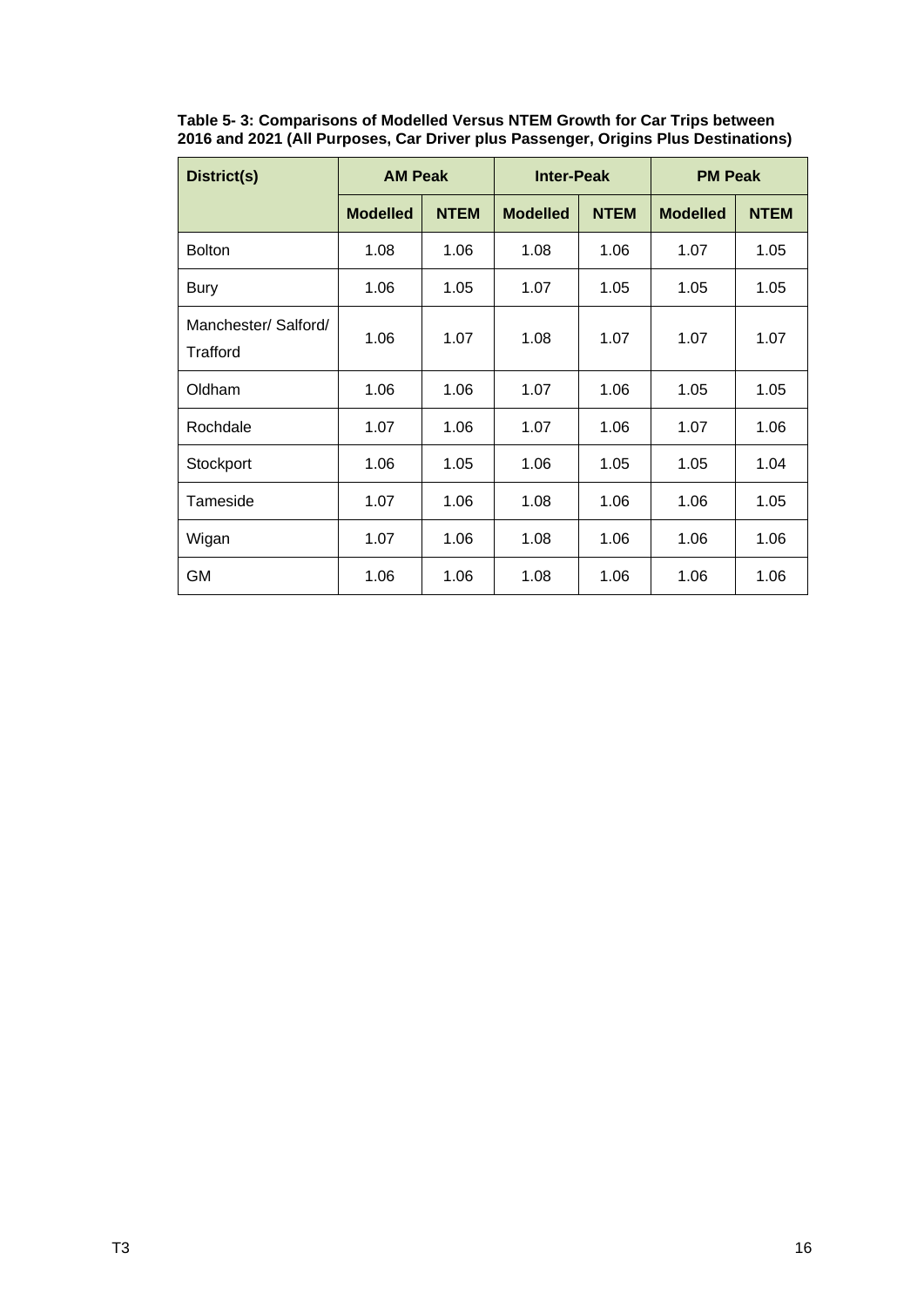| <b>Vehicle Type</b>   | <b>2016 Base</b> |                |                          |       |                |       |  |  |  |
|-----------------------|------------------|----------------|--------------------------|-------|----------------|-------|--|--|--|
|                       |                  | <b>AM Peak</b> | <b>Inter-Peak</b>        |       | <b>PM Peak</b> |       |  |  |  |
|                       | <b>Trips</b>     | $\frac{9}{6}$  | <b>Trips</b>             | %     | <b>Trips</b>   | %     |  |  |  |
| <b>Compliant Car</b>  | 147,060          | 46.3%          | 120,288                  | 46.3% | 150,683        | 46.3% |  |  |  |
| Non-Compliant Car     | 170,564          | 53.7%          | 139,513                  | 53.7% | 174,766        | 53.7% |  |  |  |
| All Car               | 317,624          |                | 259,801                  |       | 325,449        |       |  |  |  |
| <b>Compliant LGV</b>  | 887              | 2.1%           | 858                      | 2.1%  | 745            | 2.1%  |  |  |  |
| Non-Compliant LGV     | 41,358           | 97.9%          | 39,986                   | 97.9% | 34,723         | 97.9% |  |  |  |
| All LGV               | 42,246           |                | 40,844                   |       | 35,468         |       |  |  |  |
| Compliant OGV         | 5,189            | 27.0%          | 5,630                    | 27.0% | 2,537          | 27.0% |  |  |  |
| Non-Compliant OGV     | 14,030           | 73.0%          | 15,221                   | 73.0% | 6,859          | 73.0% |  |  |  |
| All OGV               | 19,218           |                | 20,850                   |       | 9,396          |       |  |  |  |
| <b>Compliant Taxi</b> | 1,993            | 8.6%           | 1,630                    | 8.6%  | 2,042          | 8.6%  |  |  |  |
| Non-Compliant Taxi    | 21,181           | 91.4%          | 17,325                   | 91.4% | 21,703         | 91.4% |  |  |  |
| All Taxi              | 23,174           |                | 18,955                   |       | 23,745         |       |  |  |  |
| All Compliant         | 155,129          | 38.6%          | 128,405                  | 37.7% | 156,007        | 39.6% |  |  |  |
| All Non-Compliant     | 247,133          | 61.4%          | 212,045                  | 62.3% | 238,051        | 60.4% |  |  |  |
| All Vehicle           | 402,262          |                | 340,450                  |       | 394,058        |       |  |  |  |
| <b>Vehicle Type</b>   |                  |                | 2021 Do-Minimum Forecast |       |                |       |  |  |  |
|                       |                  | <b>AM Peak</b> | <b>Inter-Peak</b>        |       | <b>PM Peak</b> |       |  |  |  |
|                       | <b>Trips</b>     | $\%$           | <b>Trips</b>             | %     | <b>Trips</b>   | %     |  |  |  |
| Compliant Car         | 274,118          | 80.6%          | 226,778                  | 80.6% | 280,217        | 80.6% |  |  |  |
| Non-Compliant Car     | 65,979           | 19.4%          | 54,584                   | 19.4% | 67,447         | 19.4% |  |  |  |
| All Car               | 340,097          |                | 281,362                  |       | 347,664        |       |  |  |  |
| <b>Compliant LGV</b>  |                  |                |                          |       |                |       |  |  |  |
|                       | 27,706           | 57.8%          | 26,779                   | 57.8% | 23,264         | 57.8% |  |  |  |
| Non-Compliant LGV     | 20,228           | 42.2%          | 19,552                   | 42.2% | 16,985         | 42.2% |  |  |  |
| All LGV               | 47,934           |                | 46,331                   |       | 40,249         |       |  |  |  |
| Compliant OGV         | 14,162           | 71.1%          | 15,360                   | 71.1% | 6,923          | 71.1% |  |  |  |
| Non-Compliant OGV     | 5,756            | 28.9%          | 6,243                    | 28.9% | 2,814          | 28.9% |  |  |  |
| All OGV               | 19,918           |                | 21,604                   |       | 9,738          |       |  |  |  |
| <b>Compliant Taxi</b> | 14,764           | 59.5%          | 12,215                   | 59.5% | 15,093         | 59.5% |  |  |  |
| Non-Compliant Taxi    | 10,050           | 40.5%          | 8,314                    | 40.5% | 10,273         | 40.5% |  |  |  |
| All Taxi              | 24,814           |                | 20,529                   |       | 25,366         |       |  |  |  |
| All Compliant         | 330,750          | 76.4%          | 281,132                  | 76.0% | 325,497        | 76.9% |  |  |  |
| All Non-Compliant     | 102,013          | 23.6%          | 88,693                   | 24.0% | 97,519         | 23.1% |  |  |  |

### **Table 5- 4: 2016 and 2021 Do-Minimum Matrix Totals (PCUs)**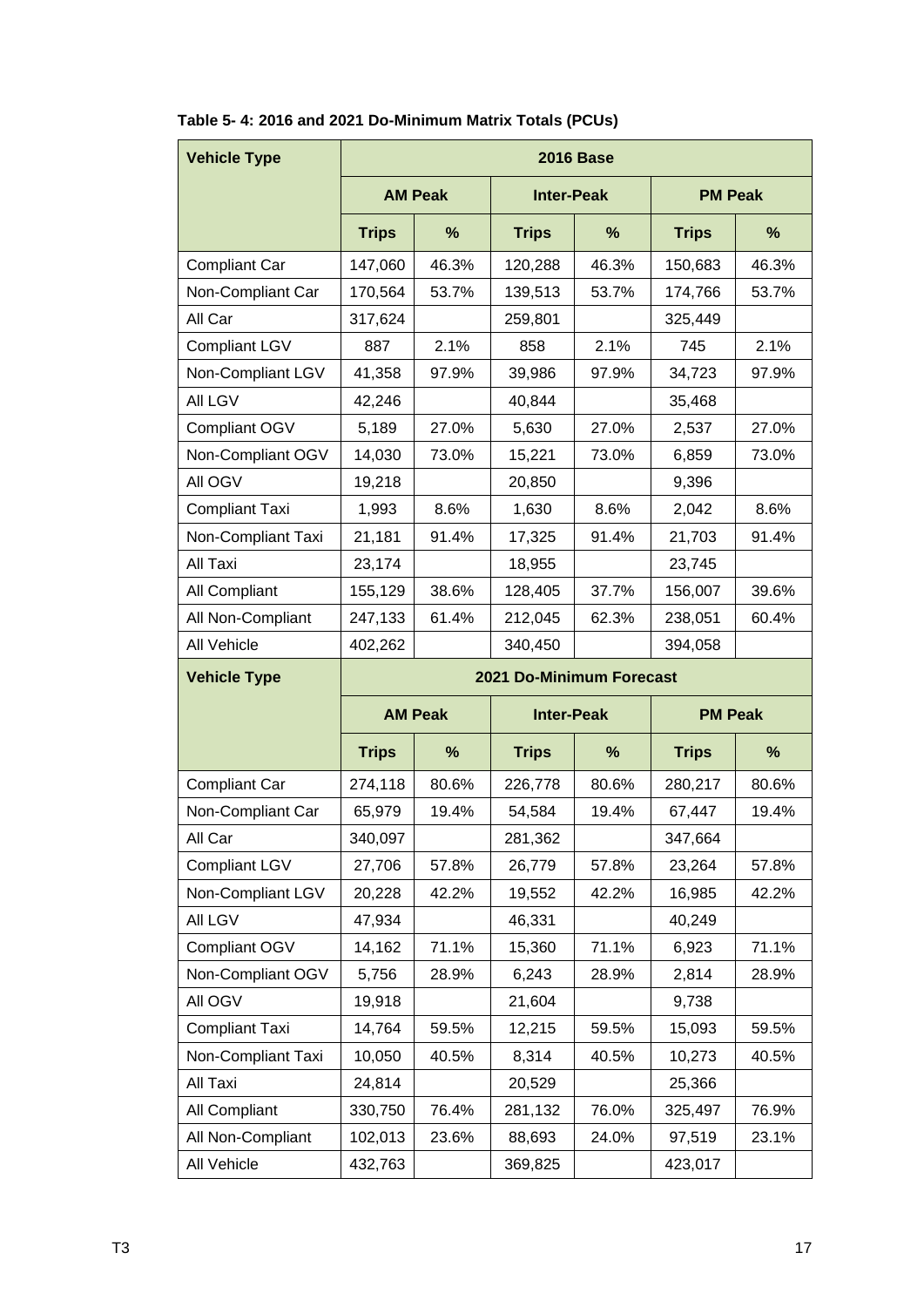#### <span id="page-20-0"></span>6 **Development of the 2023 and 2025 Models**

#### <span id="page-20-1"></span> $6.1$ Introduction

- $6.1.1$ The 2023 and 2025 models were developed to assist in confirming the year of compliance (with regards to NO<sup>2</sup> concentrations) and to help with modelling the phased introduction of a GM-wide CAZ C. The development of the do-minimum models is described in the following sections:
	- Section 6.2 summarises the development of the forecast year highway networks; and
	- Section 6.3 summarises the development of the demand matrices
- $6.1.2$ For brevity, both models are referred to as the future year models in the remainder of the text.
- <span id="page-20-2"></span> $6.2$ Network Development
- $6.2.1$ The future year networks were formed by updating the 2021 CAP networks to:
	- Update the values of time and distance used during the assignments;
	- Update the fleet mix of the bus routing data; and
	- Include highway schemes that are due to be constructed between 2021 and 2025.
- $6.2.2$ The future year values of time and distance are shown below in [Table 6-](#page-21-0) 1.
- 6.2.3 The procedure for updating the bus routing data was the same as that adopted for the 2021 networks, based on the assumption that the age profile of each service would remain unchanged in the future.
- $6.2.4$ The schemes for inclusion in the future year networks are shown below in [Table 6-](#page-22-1) 2. The schemes were identified by comparing the road schemes that were included in the 2021 CAP highway model with schemes that were included in the 2025 model developed by TfGM for the appraisal of the Metrolink extension to Manchester Airport Terminal 2. Schemes that were considered to be near certain, more than likely or reasonably foreseeable that had been included in the Airport model but which had not been included in the 2021 CAP model were added into the updated 2025 CAP networks.
- $6.2.5$ It was decided as part of this process to include all of the 2025 schemes in the 2023 networks, to ensure that both networks were topologically the same. This approach was adopted to avoid having to update the road width and street canyon files that had been developed for use with the 2025 dispersion model, which would have been time-consuming and would have delayed the project. Whilst this is a simplifying assumption, it is not considered that it will have a significant impact on the performance of the forecasts. This will, however, need to be confirmed before the submission of the Full Business Case.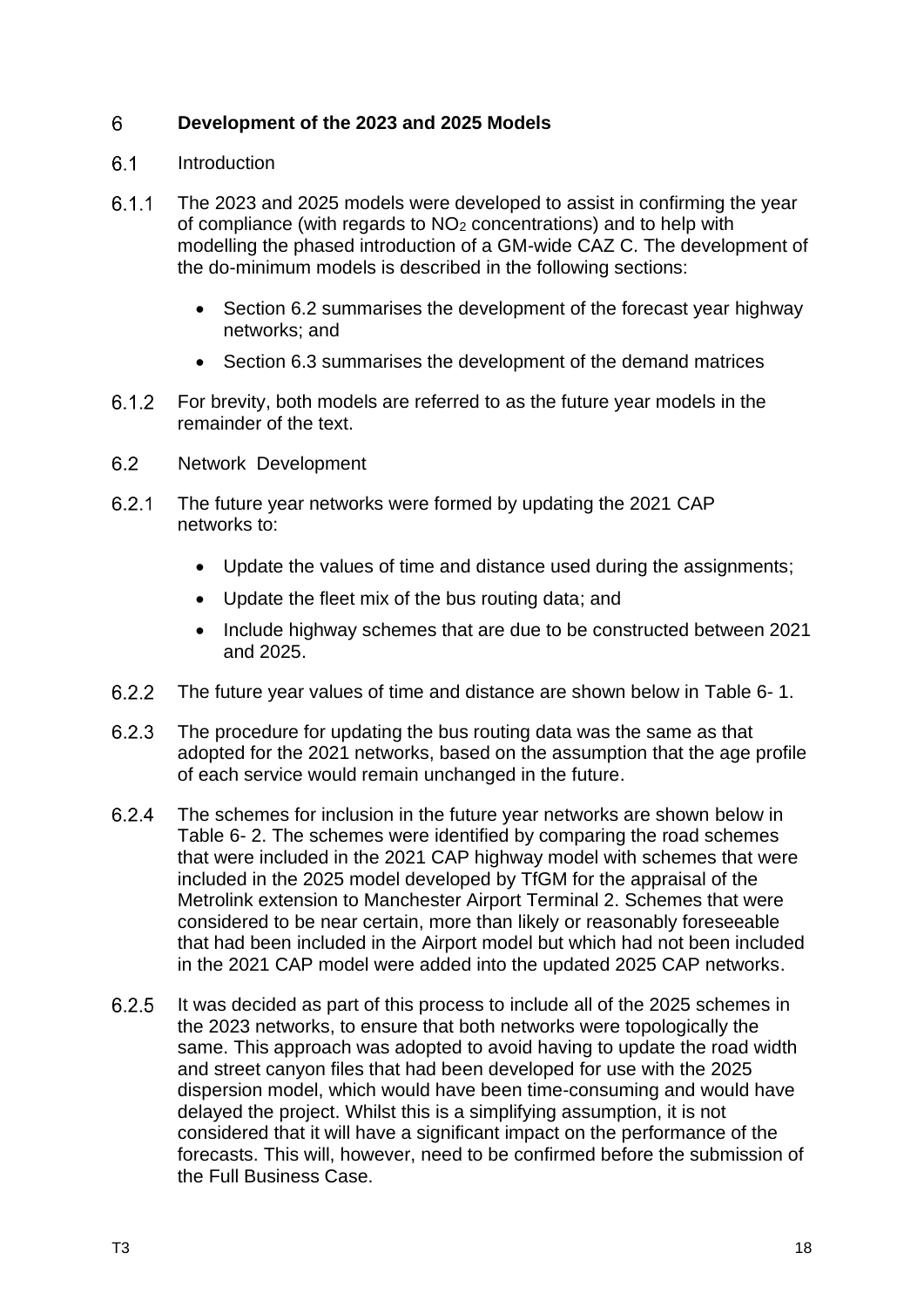| <b>Period</b>   | <b>User Class</b>     |                                                                                                                                                                                                                                                                          |            |            |            |
|-----------------|-----------------------|--------------------------------------------------------------------------------------------------------------------------------------------------------------------------------------------------------------------------------------------------------------------------|------------|------------|------------|
|                 |                       | <b>PPM</b>                                                                                                                                                                                                                                                               | <b>PPK</b> | <b>PPM</b> | <b>PPK</b> |
|                 | <b>Compliant Car</b>  | 20.77                                                                                                                                                                                                                                                                    | 7.89       | 21.33      | 7.70       |
|                 | Non-Compliant Car     | 20.77                                                                                                                                                                                                                                                                    | 7.52       | 21.33      | 7.42       |
|                 | <b>Compliant LGV</b>  | 22.44                                                                                                                                                                                                                                                                    | 15.15      | 22.91      | 15.03      |
| AM Peak Hour    | Non-Compliant LGV     | 22.44                                                                                                                                                                                                                                                                    | 15.15      | 22.91      | 15.03      |
|                 | Compliant OGV         | 23.18                                                                                                                                                                                                                                                                    | 50.93      | 23.81      | 51.47      |
|                 | Non-Compliant OGV     | 23.18                                                                                                                                                                                                                                                                    | 50.93      | 23.81      | 51.47      |
|                 | <b>Compliant Taxi</b> | 28.57                                                                                                                                                                                                                                                                    | 14.06      | 29.35      | 13.94      |
|                 | Non-Compliant Taxi    | 28.57<br>14.02<br>29.35<br>19.47<br>7.05<br>20.00<br>19.47<br>6.78<br>20.00<br>22.44<br>14.11<br>22.91<br>22.44<br>14.11<br>22.91<br>23.18<br>44.97<br>23.81<br>23.18<br>23.81<br>44.97                                                                                  | 13.90      |            |            |
|                 | <b>Compliant Car</b>  |                                                                                                                                                                                                                                                                          |            |            | 6.87       |
|                 | Non-Compliant Car     |                                                                                                                                                                                                                                                                          |            |            | 6.67       |
|                 | <b>Compliant LGV</b>  |                                                                                                                                                                                                                                                                          |            |            | 14.00      |
|                 | Non-Compliant LGV     |                                                                                                                                                                                                                                                                          |            |            | 14.00      |
| Inter-Peak Hour | Compliant OGV         |                                                                                                                                                                                                                                                                          |            |            | 45.45      |
|                 | Non-Compliant OGV     |                                                                                                                                                                                                                                                                          |            |            | 45.45      |
|                 | <b>Compliant Taxi</b> | 28.57<br>12.63<br>29.35<br>28.57<br>12.60<br>29.35<br>20.19<br>7.35<br>20.74<br>20.19<br>6.99<br>20.74<br>22.44<br>14.97<br>22.91<br>22.44<br>14.97<br>22.91<br>23.18<br>23.81<br>49.91<br>23.18<br>49.91<br>23.81<br>28.57<br>13.77<br>29.35<br>13.73<br>28.57<br>29.35 | 12.50      |            |            |
|                 | Non-Compliant Taxi    | 2023<br>2025                                                                                                                                                                                                                                                             | 12.47      |            |            |
|                 | <b>Compliant Car</b>  |                                                                                                                                                                                                                                                                          |            |            | 7.14       |
|                 | Non-Compliant Car     |                                                                                                                                                                                                                                                                          |            |            | 6.87       |
|                 | <b>Compliant LGV</b>  |                                                                                                                                                                                                                                                                          |            |            | 14.86      |
|                 | Non-Compliant LGV     |                                                                                                                                                                                                                                                                          |            |            | 14.86      |
| PM Peak Hour    | <b>Compliant OGV</b>  |                                                                                                                                                                                                                                                                          |            |            | 50.45      |
|                 | Non-Compliant OGV     |                                                                                                                                                                                                                                                                          |            |            | 50.45      |
|                 | <b>Compliant Taxi</b> |                                                                                                                                                                                                                                                                          | 13.63      |            |            |
|                 | Non-Compliant Taxi    |                                                                                                                                                                                                                                                                          |            |            | 13.60      |

<span id="page-21-0"></span>**Table 6- 1: 2023 and 2025 Generalised Cost Parameters (2010 Prices)**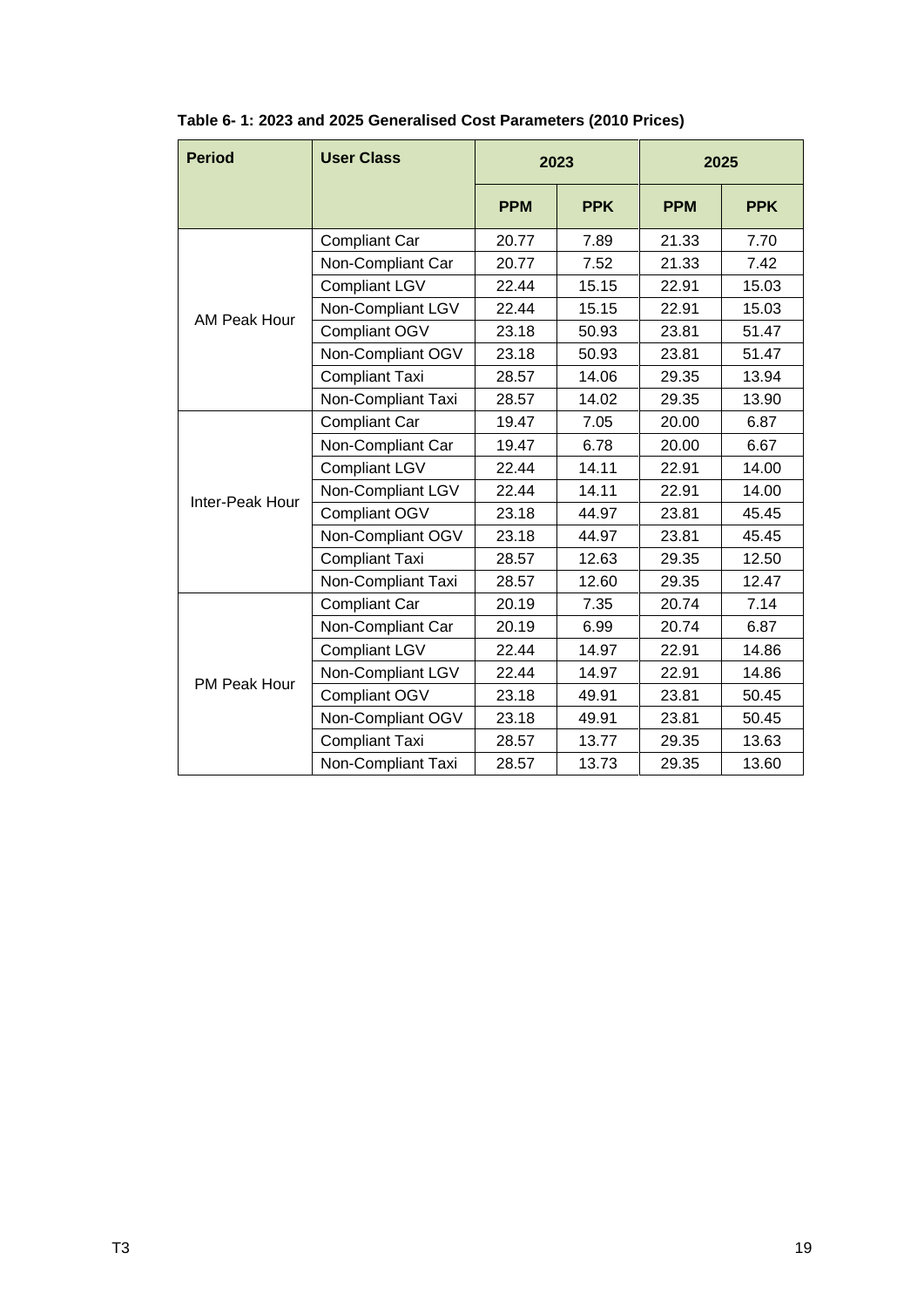| <b>Reference</b> | <b>Highway Scheme Description</b>                                                                 |  |  |  |  |
|------------------|---------------------------------------------------------------------------------------------------|--|--|--|--|
| 1                | M60 J13 and A572 Leigh Rd improvements                                                            |  |  |  |  |
| 2                | Manchester Airport Rainbow Works                                                                  |  |  |  |  |
| 3                | M60 Junction 24-27 and Junction 1-4 Managed Motorway                                              |  |  |  |  |
| 4                | MSIRR Regent Road/Water Street improvements                                                       |  |  |  |  |
| 5                | Stockport Town Centre Access Plan                                                                 |  |  |  |  |
| 6                | A6 to Manchester Airport Relief Road, including Airport City Infrastructure<br>and Poynton Bypass |  |  |  |  |
| $\overline{7}$   | <b>Metrolink to Trafford Centre</b>                                                               |  |  |  |  |
| 8                | A49 Wigan Gateway                                                                                 |  |  |  |  |
| 9                | A58 Wigan Gateway                                                                                 |  |  |  |  |
| 10               | <b>Bolton Salford Quality Bus Network</b>                                                         |  |  |  |  |
| 11               | <b>MSIRR Great Ancoats Street improvements</b>                                                    |  |  |  |  |
| 12               | M62 Junction 19 improvements (South Heywood)                                                      |  |  |  |  |
| 13               | M56 Junction 5 to 8 Smart Motorway improvement                                                    |  |  |  |  |
| 14               | M62 Junction 10-12 Smart Motorway improvement                                                     |  |  |  |  |
| 15               | Simister Island                                                                                   |  |  |  |  |
| 16               | Denton Island                                                                                     |  |  |  |  |
| 17               | Carrington A1 Link                                                                                |  |  |  |  |

### <span id="page-22-1"></span>**Table 6- 2: 2025 Highway Scheme Assumptions**

#### <span id="page-22-0"></span>6.3 Matrix Development

- $6.3.1$ The car matrix building procedure is illustrated below in [Figure 6-](#page-23-0) 1.
- 6.3.2 The starting point for the matrix build was the 2021 demand matrices described in section 5. The updated matrices were built in three stages:
	- First, cell based demand changes were calculated using information from the 2014 and 2025 highway matrices developed for use with the most recent version of the Greater Manchester Variable Demand Model (GMVDM). Demand changes for intervening years were then calculated by interpolation, and added to the 5 user class versions of the 2021 do-minimum CAP matrices.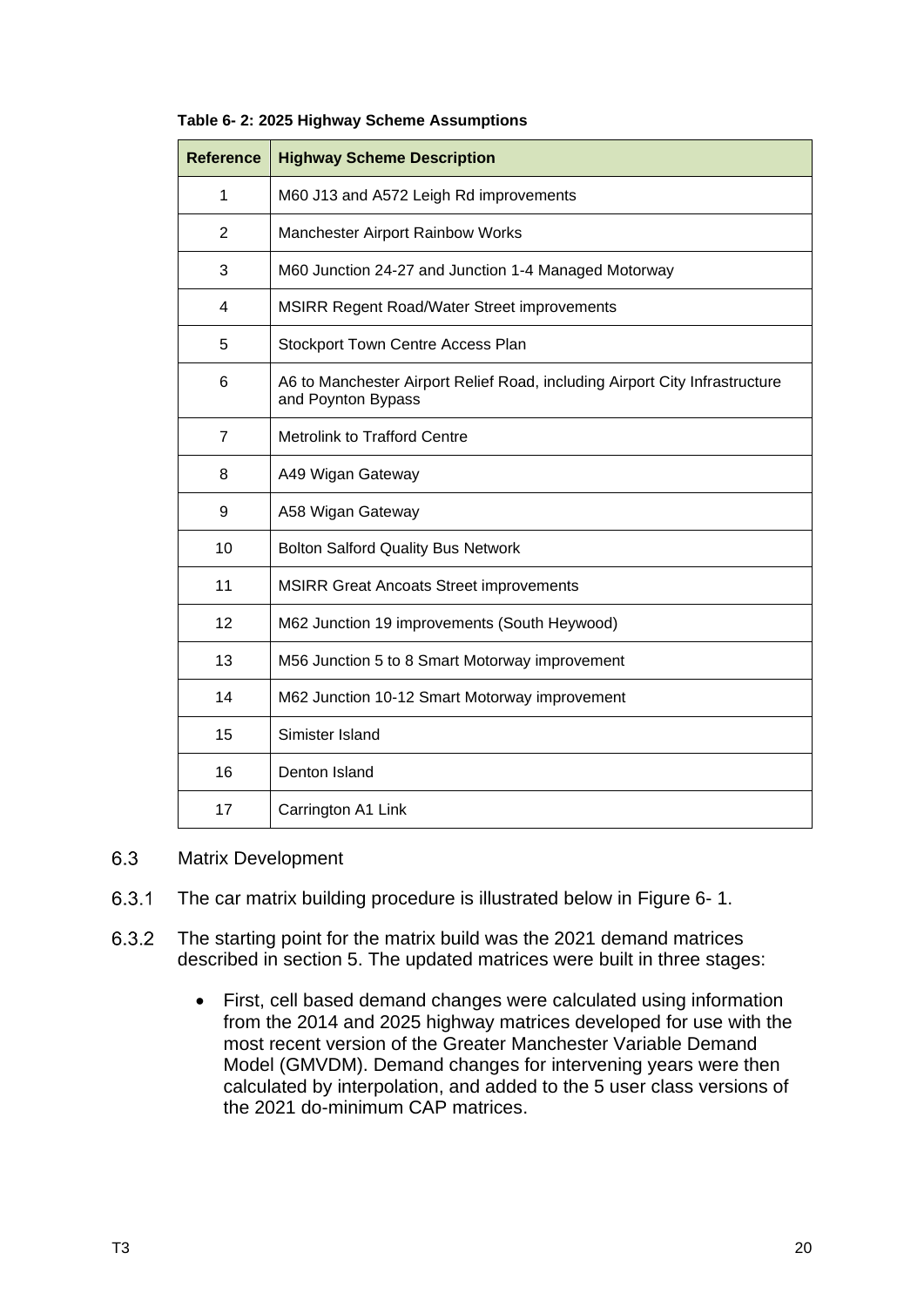- Next, adjustment factors were applied to ensure that the outturn growth matched NTEM 7.2 growth forecasts. The adjustment factors were applied at local authority district level within Greater Manchester, by journey purpose, using Saturn's matrix furnessing procedure.
- Finally, the matrices were disaggregated to 8 user classes so that the different vehicle types represented in the CAP model could be separately identified.
- 6.3.3 The commercial vehicles matrices were formed by applying blanket traffic growth factors to the 2021 LGV and OGV matrices, as calculated from the National Transport model (NTM) for the North West Region.
- 6.3.4 The main advantage of using the GMVDM matrices to calculate the demand changes described above was that these matrices included early estimates of GMSF (Greater Manchester Spatial Framework) growth, which were not available at the time that the 2021 CAP matrices were developed. It needs to be born in mind, however, that the GMSF is still open to consultation and will be subject to uncertainty. Overall traffic growth has also been constrained to NTEM forecasts.

<span id="page-23-0"></span>

### **Figure 6- 1: 2023/2025 CAP Matrix Building Procedure**

### **Matrix Segmentation**

- 6.3.5 The 8 user class assignment matrices (representing compliant and noncompliant car, LGV, OGV and Taxi trips) were formed using the same approach as that adopted for use with the 2021 matrices, as described in Section 5. This involved two steps:
	- First, taxi matrices were created by applying blanket factors to the all purpose car matrices as described earlier; and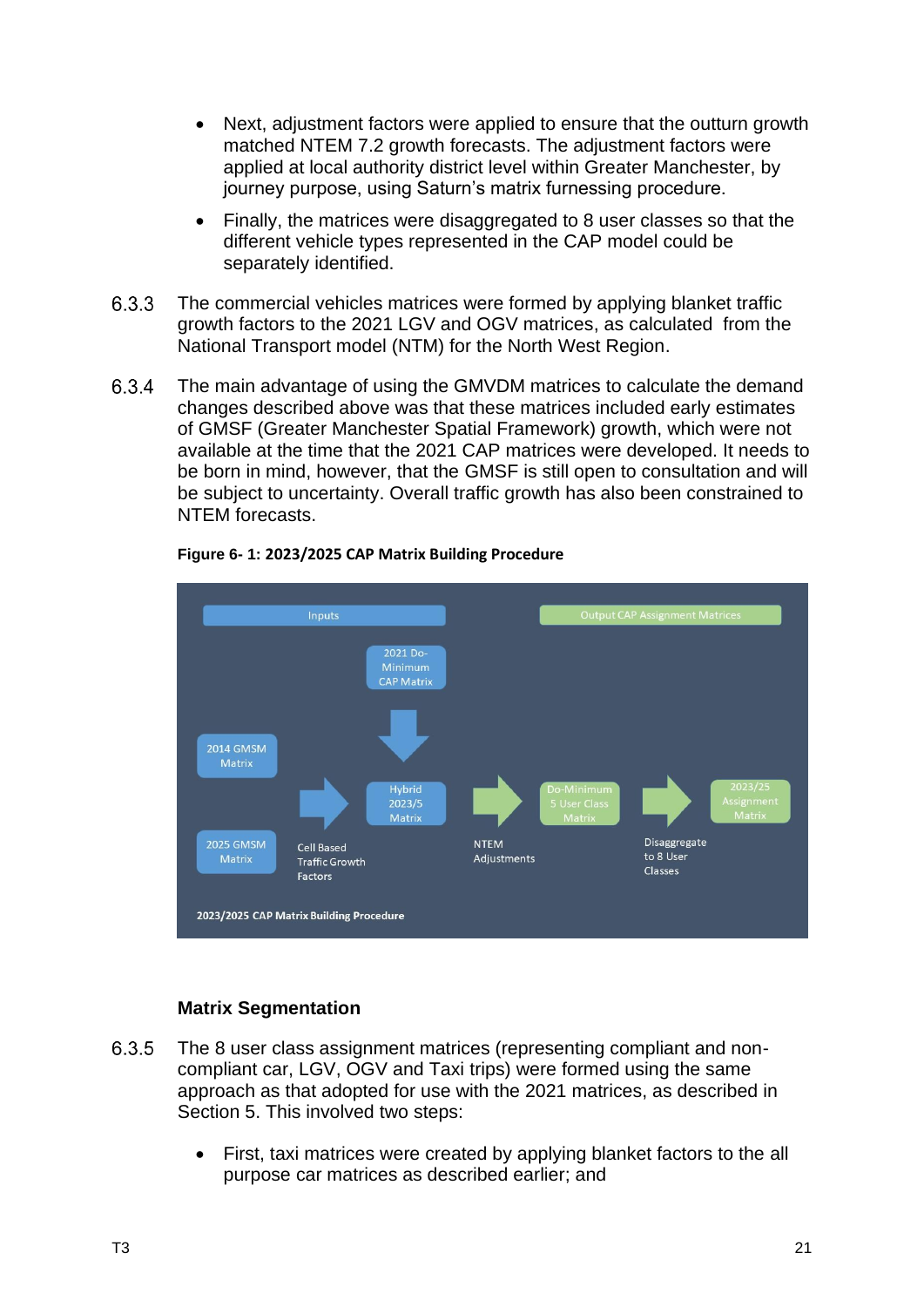- Next, the matrices were disaggregated into compliant and noncompliant vehicle types using information about the local fleet composition obtained from ANPR data, suitably adjusted to reflect the forecast change in the fleet mix over time.
- 6.3.6 Details of the fleet composition data used in the process are shown below in [Table 6-](#page-26-0) 3 and [Table 6-](#page-27-0) 4

### **Demand Summaries**

6.3.7 [Table 6-](#page-27-1) 5 and [Table 6-](#page-28-0) 6 compare traffic growth between 2021 and 2023/2025 from the CAP demand matrices with NTEM growth by time period for all purpose car trips. The results show that the NTEM targets have been achieved in all cases.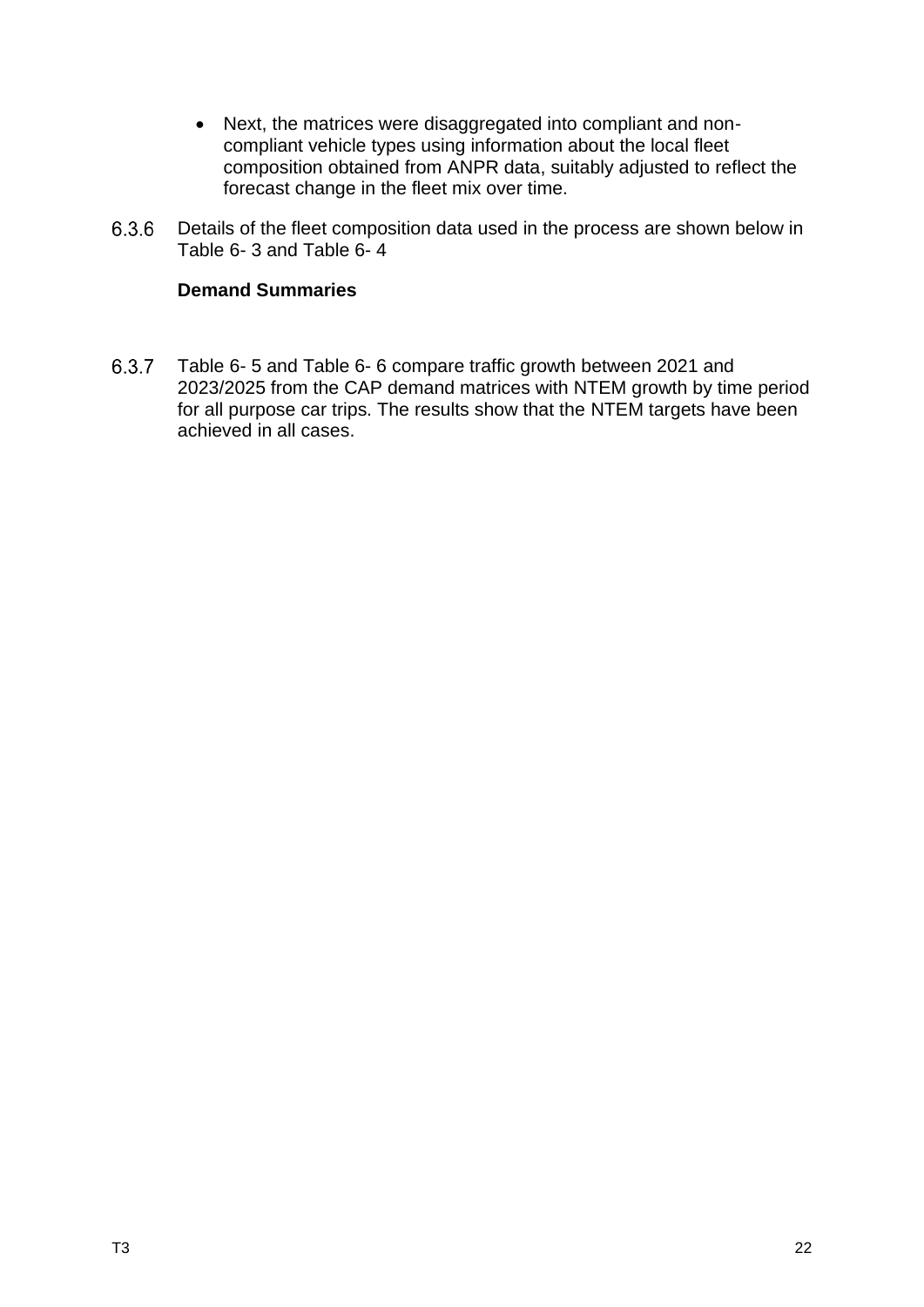- 6.3.8 [Table 6-](#page-28-1) 7 shows trip totals from the 2023 and 2025 do-minimum matrices broken down by user class for trips with an origin or destination inside Greater Manchester. (The proportions of compliant vehicles are also shown in [Figure 6-](#page-25-0) 2, for years 2016, 2021, 2023 and 2025). The results show that 87% of cars trips in 2023 are forecast to be made in compliant vehicles, with approximately two thirds of LGV trips being compliant. The equivalent figures for do-minimum OGV and taxi trips in 2023 are 82% and 79% respectively, with approximately 83% of vehicles overall being compliant.
- 6.3.9 The corresponding figures for 2025 show that 93% of car trips are made in compliant vehicles in this forecast year, with approximately 91% of vehicles in total being compliant in the do-minimum model.

<span id="page-25-0"></span>

### **Figure 6- 2: Proportions of Compliant Vehicles by Year**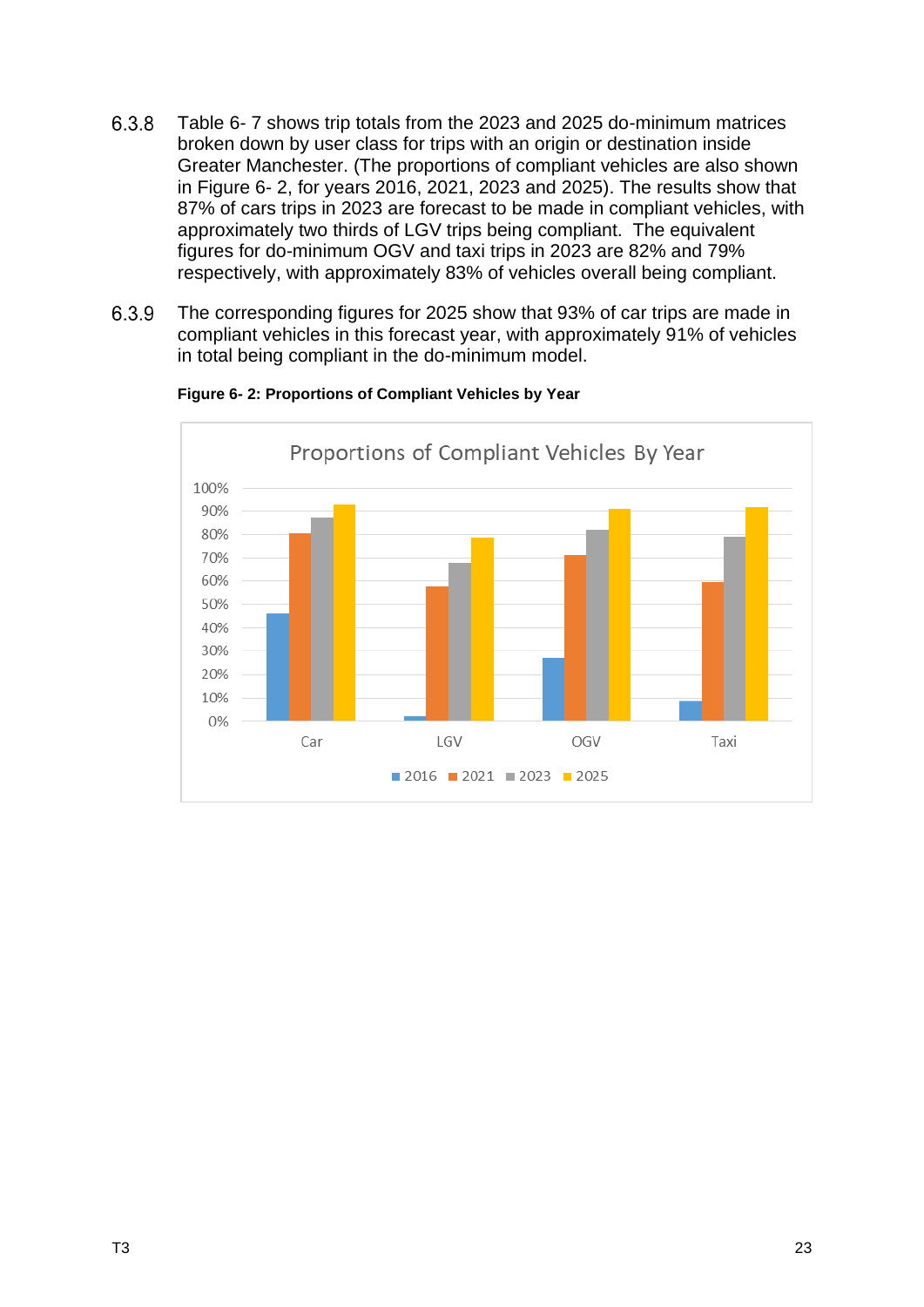<span id="page-26-0"></span>

| <b>Euro</b><br><b>Standard</b> | 2023 Do-Minimum      |                      |                       |                       |                             | 2025 Do-Minimum Forecast    |                             |                      |                      |                       |                       |                             |                             |                             |
|--------------------------------|----------------------|----------------------|-----------------------|-----------------------|-----------------------------|-----------------------------|-----------------------------|----------------------|----------------------|-----------------------|-----------------------|-----------------------------|-----------------------------|-----------------------------|
|                                | <b>Petrol</b><br>Car | <b>Diesel</b><br>Car | <b>Petrol</b><br>Taxi | <b>Diesel</b><br>Taxi | <b>Petrol</b><br><b>LGV</b> | <b>Diesel</b><br><b>LGV</b> | <b>Diesel</b><br><b>HGV</b> | <b>Petrol</b><br>Car | <b>Diesel</b><br>Car | <b>Petrol</b><br>Taxi | <b>Diesel</b><br>Taxi | <b>Petrol</b><br><b>LGV</b> | <b>Diesel</b><br><b>LGV</b> | <b>Diesel</b><br><b>HGV</b> |
|                                |                      |                      |                       |                       |                             |                             |                             |                      |                      |                       |                       |                             |                             |                             |
| Pre-Euro                       | 0.0%                 | 0.0%                 | 0.0%                  | 0.0%                  | 0.0%                        | 0.0%                        | 0.0%                        | 0.0%                 | 0.0%                 | 0.0%                  | 0.0%                  | 0.0%                        | $0.0\%$                     | $0.0\%$                     |
| Euro 1                         | 0.1%                 | 0.0%                 | 0.0%                  | 0.0%                  | 0.0%                        | 0.0%                        | 0.0%                        | 0.0%                 | 0.0%                 | 0.0%                  | 0.0%                  | 0.0%                        | 0.0%                        | 0.0%                        |
| Euro 2                         | 0.2%                 | 0.2%                 | 0.0%                  | 0.0%                  | 0.0%                        | 0.1%                        | 0.2%                        | 0.1%                 | $0.0\%$              | 0.0%                  | 0.0%                  | 0.0%                        | $0.0\%$                     | 0.1%                        |
| Euro 3                         | 0.9%                 | 0.7%                 | 0.3%                  | 0.2%                  | 0.0%                        | 0.3%                        | 0.9%                        | 0.7%                 | 0.6%                 | 0.3%                  | 0.1%                  | 0.0%                        | 0.3%                        | 0.4%                        |
| Euro 4                         | 12.4%                | 4.4%                 | 4.1%                  | 1.3%                  | 0.0%                        | 6.8%                        | 1.9%                        | 4.4%                 | 1.8%                 | 2.6%                  | 0.4%                  | 0.0%                        | 1.5%                        | 1.2%                        |
| Euro 5                         | 33.5%                | 21.8%                | 22.2%                 | 20.8%                 | 0.0%                        | 24.9%                       | 14.8%                       | 27.4%                | 13.6%                | 8.4%                  | 8.3%                  | 0.0%                        | 19.3%                       | 7.1%                        |
| Euro 6                         | 12.5%                | 11.6%                | 19.1%                 | 20.2%                 | 0.0%                        | 10.1%                       | 82.1%                       | 14.5%                | 11.1%                | 15.2%                 | 13.4%                 | 0.0%                        | 11.0%                       | 91.2%                       |
| Euro 6c                        | 40.4%                | 23.2%                | 54.3%                 | 36.0%                 | 0.0%                        | 27.3%                       | 0.0%                        | 52.9%                | 18.3%                | 73.4%                 | 33.1%                 | 0.0%                        | 17.8%                       | 0.0%                        |
| Euro 6d                        | $0.0\%$              | 38.2%                | 0.0%                  | 21.6%                 | $0.0\%$                     | 30.4%                       | $0.0\%$                     | 0.0%                 | 54.6%                | 0.0%                  | 44.6%                 | 0.0%                        | 50.1%                       | $0.0\%$                     |
| All                            | 100.0%               | 100.0%               | 100.0%                | 100.0%                | 100.0%                      | 100.0%                      | 100.0%                      | 100.0%               | 100.0%               | 100.0%                | 100.0%                | 100.0%                      | 100.0%                      | 100.0%                      |

### **Table 6- 3: 2023 and 2025 Fleet Composition By Euro Standard**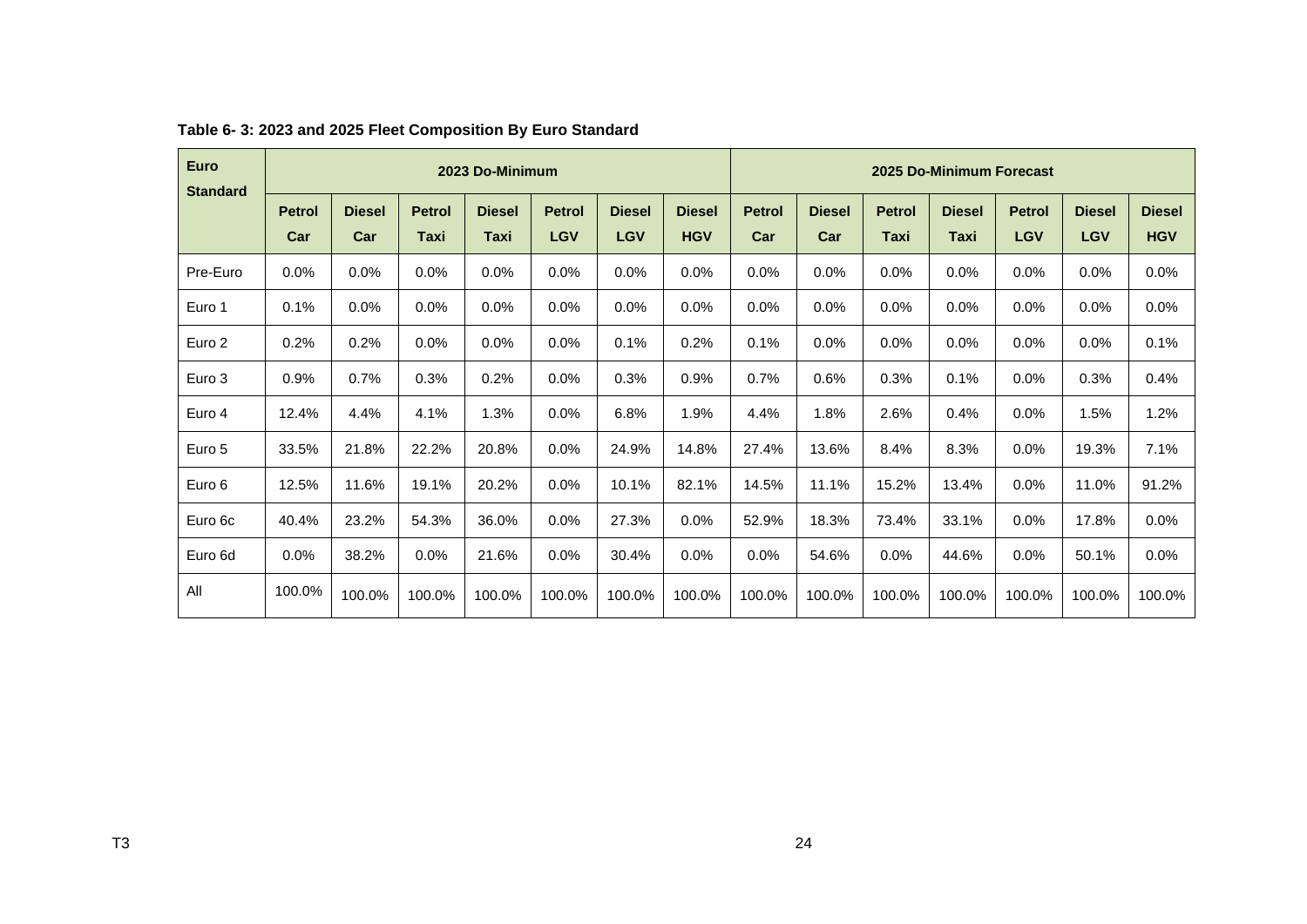| Year |               | Cars          |               | <b>Taxis</b>  |
|------|---------------|---------------|---------------|---------------|
|      | <b>Petrol</b> | <b>Diesel</b> | <b>Petrol</b> | <b>Diesel</b> |
| 2023 | 56.0%         | 44.0%         | 6.2%          | 93.8%         |
| 2025 | 57.7%         | 42.3%         | 8.2%          | 91.8%         |

### <span id="page-27-0"></span>**Table 6- 4: 2023 and 2025 Percentage Petrol/Diesel Car Splits**

#### <span id="page-27-1"></span>**Table 6- 5: Comparisons of Modelled Versus NTEM Growth for Car Trips between 2021 and 2023 (All Purposes, Car Driver Plus Passenger, Origins Plus Destinations)**

| District(s)                      | <b>AM Peak</b>  |             | <b>Inter-Peak</b> |             | <b>PM Peak</b>  |             |  |
|----------------------------------|-----------------|-------------|-------------------|-------------|-----------------|-------------|--|
|                                  | <b>Modelled</b> | <b>NTEM</b> | <b>Modelled</b>   | <b>NTEM</b> | <b>Modelled</b> | <b>NTEM</b> |  |
| <b>Bolton</b>                    | 1.01            | 1.01        | 1.01              | 1.01        | 1.01            | 1.01        |  |
| <b>Bury</b>                      | 1.01            | 1.01        | 1.01              | 1.01        | 1.01            | 1.01        |  |
| Manchester/ Salford/<br>Trafford | 1.02            | 1.02        | 1.02              | 1.02        | 1.02            | 1.02        |  |
| Oldham                           | 1.01            | 1.01        | 1.01              | 1.01        | 1.01            | 1.01        |  |
| Rochdale                         | 1.01            | 1.01        | 1.01              | 1.01        | 1.01            | 1.01        |  |
| Stockport                        | 1.01            | 1.01        | 1.01              | 1.01        | 1.01            | 1.01        |  |
| Tameside                         | 1.01            | 1.01        | 1.02              | 1.02        | 1.01            | 1.01        |  |
| Wigan                            | 1.01            | 1.01        | 1.01              | 1.01        | 1.01            | 1.01        |  |
| <b>GM</b>                        | 1.01            | 1.01        | 1.01              | 1.01        | 1.01            | 1.01        |  |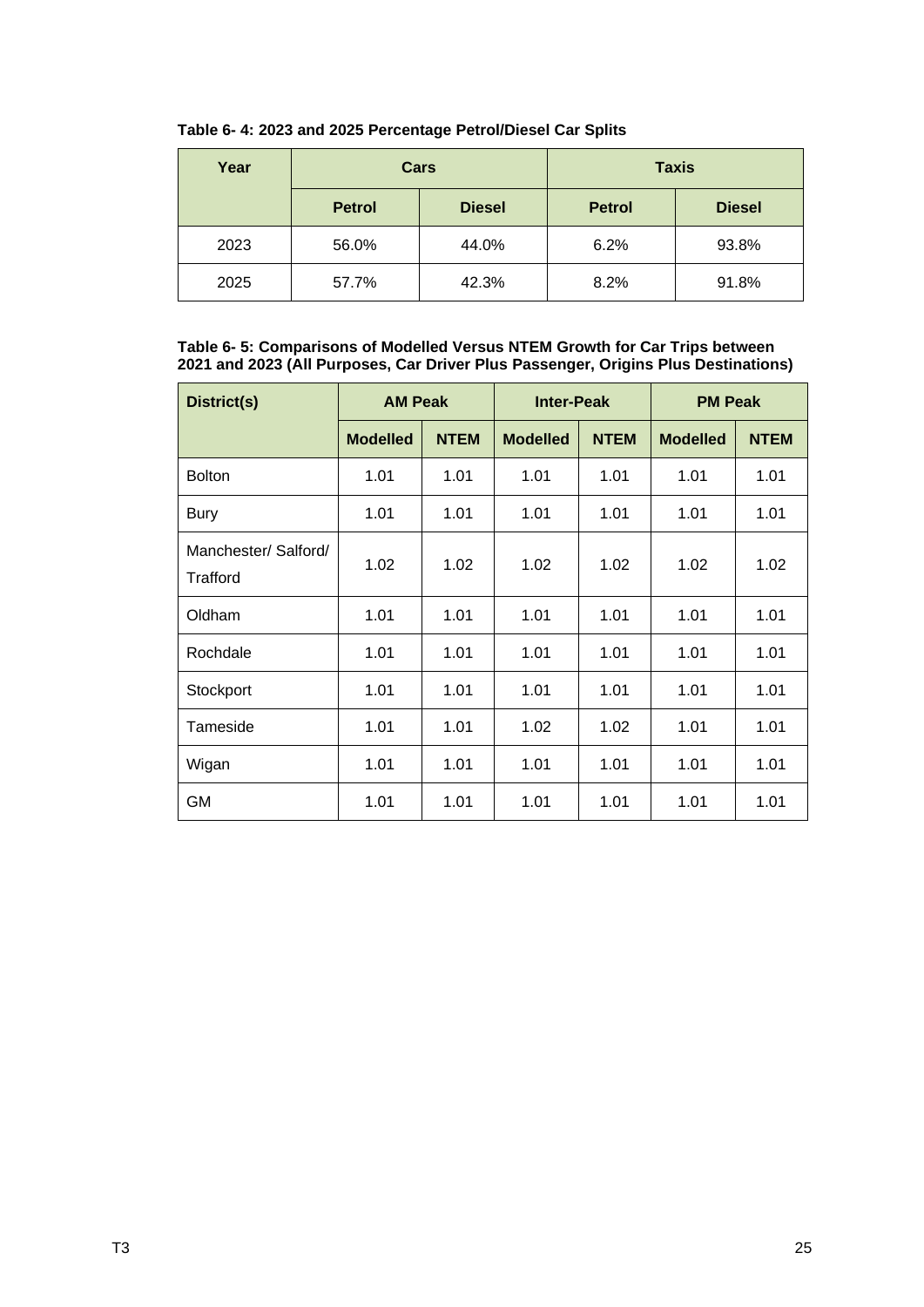<span id="page-28-1"></span>

| District(s)                      | <b>AM Peak</b>  |             | <b>Inter-Peak</b> |             | <b>PM Peak</b>  |             |  |
|----------------------------------|-----------------|-------------|-------------------|-------------|-----------------|-------------|--|
|                                  | <b>Modelled</b> | <b>NTEM</b> | <b>Modelled</b>   | <b>NTEM</b> | <b>Modelled</b> | <b>NTEM</b> |  |
| <b>Bolton</b>                    | 1.02            | 1.02        | 1.03              | 1.03        | 1.02            | 1.02        |  |
| Bury                             | 1.02            | 1.02        | 1.03              | 1.03        | 1.02            | 1.02        |  |
| Manchester/ Salford/<br>Trafford | 1.03            | 1.03        | 1.03              | 1.03        | 1.03            | 1.03        |  |
| Oldham                           | 1.02            | 1.02        | 1.03              | 1.03        | 1.02            | 1.02        |  |
| Rochdale                         | 1.02            | 1.02        | 1.02              | 1.02        | 1.02            | 1.02        |  |
| Stockport                        | 1.02            | 1.02        | 1.02              | 1.03        | 1.02            | 1.02        |  |
| Tameside                         | 1.03            | 1.03        | 1.03              | 1.03        | 1.03            | 1.03        |  |
| Wigan                            | 1.02            | 1.02        | 1.03              | 1.03        | 1.02            | 1.02        |  |
| <b>GM</b>                        | 1.03            | 1.03        | 1.03              | 1.03        | 1.03            | 1.03        |  |

<span id="page-28-0"></span>**Table 6- 6: Comparisons of Modelled Versus NTEM Growth for Car Trips between 2021 and 2025 (All Purposes, Car Driver Plus Passenger, Origins Plus Destinations)**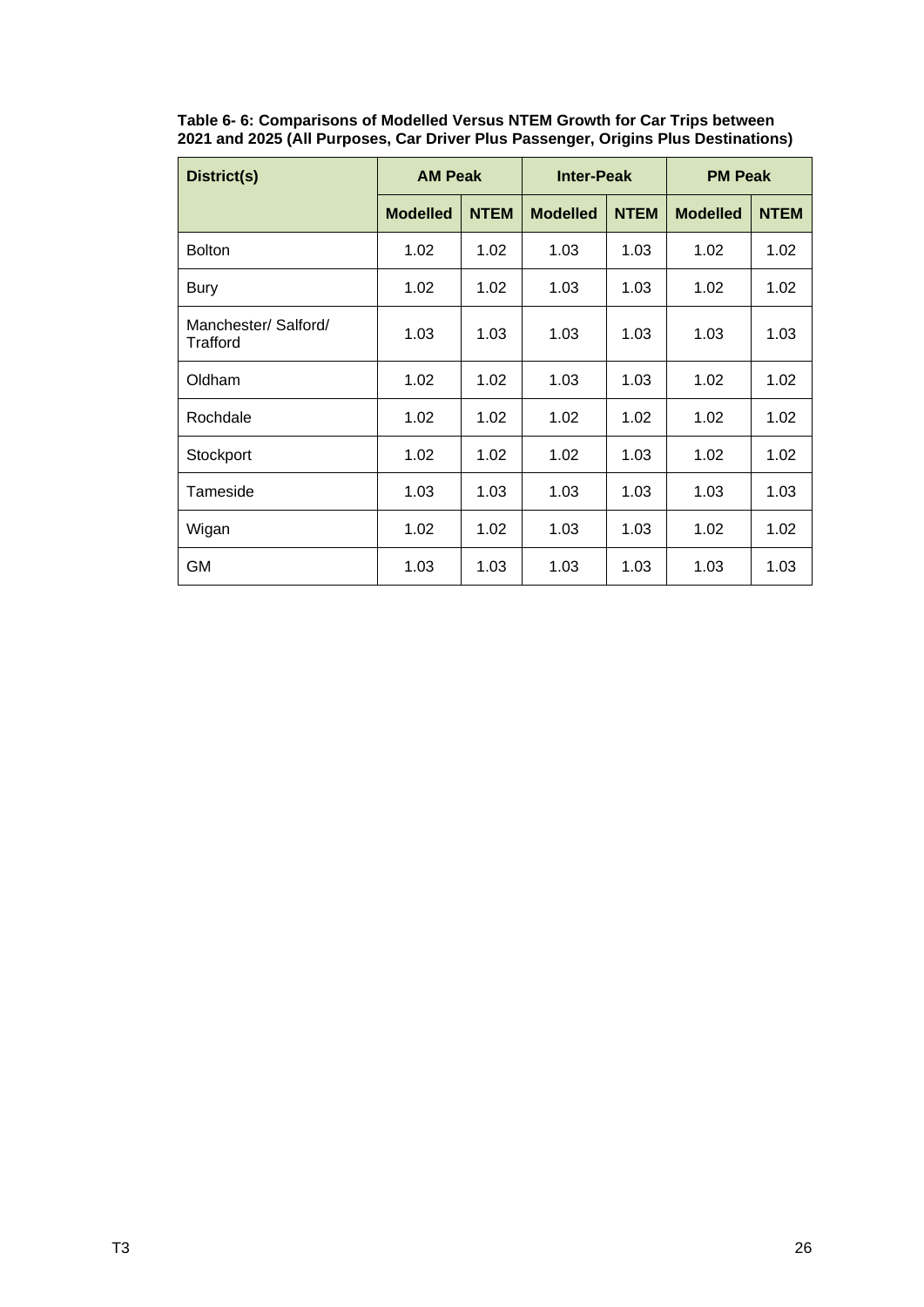| <b>Vehicle Type</b>   | 2023           |                |                   |              |                |              |  |  |  |
|-----------------------|----------------|----------------|-------------------|--------------|----------------|--------------|--|--|--|
|                       | <b>AM Peak</b> |                | <b>Inter-Peak</b> |              | <b>PM Peak</b> |              |  |  |  |
|                       | <b>Trips</b>   | %              | <b>Trips</b>      | %            | <b>Trips</b>   | %            |  |  |  |
| <b>Compliant Car</b>  | 301,599        | 87.4%          | 249,888           | 87.4%        | 308,458        | 87.4%        |  |  |  |
| Non-Compliant Car     | 43,480         | 12.6%          | 36,025            | 12.6%        | 44,469         | 12.6%        |  |  |  |
| All Car               | 345,079        |                | 285,913           |              | 352,927        |              |  |  |  |
| <b>Compliant LGV</b>  | 33,994         | 67.9%          | 32,874            | 67.9%        | 28,542         | 67.9%        |  |  |  |
| Non-Compliant LGV     | 16,071         | 32.1%          | 15,542            | 32.1%        | 13,493         | 32.1%        |  |  |  |
| All LGV               | 50,064         |                | 48,416            |              | 42,036         |              |  |  |  |
| Compliant OGV         | 16,579         | 82.1%          | 17,978            | 82.1%        | 8,099          | 82.1%        |  |  |  |
| Non-Compliant OGV     | 3,615          | 17.9%          | 3,920             | 17.9%        | 1,766          | 17.9%        |  |  |  |
| All OGV               | 20,194         |                | 21,897            |              | 9,864          |              |  |  |  |
| <b>Compliant Taxi</b> | 19,826         | 79.1%          | 16,438            | 79.1%        | 20,278         | 79.1%        |  |  |  |
| Non-Compliant Taxi    | 5,238          | 20.9%          | 4,343             | 20.9%        | 5,358          | 20.9%        |  |  |  |
| All Taxi              | 25,064         |                | 20,781            |              | 25,636         |              |  |  |  |
| All Compliant         | 371,998        | 84.5%          | 317,178           | 84.1%        | 365,377        | 84.9%        |  |  |  |
| All Non-Compliant     | 68,404         | 15.5%          | 59,829            | 15.9%        | 65,086         | 15.1%        |  |  |  |
| All Vehicle           | 440,401        |                | 377,007           |              | 430,463        |              |  |  |  |
| <b>Vehicle Type</b>   | 2025           |                |                   |              |                |              |  |  |  |
|                       |                | <b>AM Peak</b> | <b>Inter-Peak</b> |              | <b>PM Peak</b> |              |  |  |  |
|                       | <b>Trips</b>   | %              | <b>Trips</b>      | <b>Trips</b> | %              | <b>Trips</b> |  |  |  |
| <b>Compliant Car</b>  | 324,338        | 92.7%          | 269,188           | 92.7%        | 331,601        | 92.7%        |  |  |  |
| Non-Compliant Car     | 25,541         | 7.3%           | 21,198            | 7.3%         | 26,113         | 7.3%         |  |  |  |
| All Car               | 349,879        |                | 290,386           |              | 357,714        |              |  |  |  |
| <b>Compliant LGV</b>  | 41,182         | 78.9%          | 39,845            | 78.9%        | 34,575         | 78.9%        |  |  |  |
| Non-Compliant LGV     | 11,013         | 21.1%          | 10,656            | 21.1%        | 9,246          | 21.1%        |  |  |  |
| All LGV               | 52,195         |                | 50,501            |              | 43,822         |              |  |  |  |
| Compliant OGV         | 18,667         | 91.2%          | 20,238            | 91.2%        | 9,112          | 91.2%        |  |  |  |
| Non-Compliant OGV     | 1,801          | 8.8%           | 1,953             | 8.8%         | 879            | 8.8%         |  |  |  |
| All OGV               | 20,469         |                | 22,191            |              | 9,992          |              |  |  |  |
| <b>Compliant Taxi</b> | 23,365         | 91.9%          | 19,396            | 91.9%        | 23,864         | 91.9%        |  |  |  |
| Non-Compliant Taxi    | 2,059          | 8.1%           | 1,710             | 8.1%         | 2,103          | 8.1%         |  |  |  |
| All Taxi              | 25,425         |                | 21,105            |              | 25,967         |              |  |  |  |
| All Compliant         | 407,553        | 91.0%          | 348,668           | 90.8%        | 399,153        | 91.2%        |  |  |  |
| All Non-Compliant     | 40,415         | 9.0%           | 35,516            | 9.2%         | 38,342         | 8.8%         |  |  |  |
| All Vehicle           | 447,968        |                | 384,184           |              | 437,495        |              |  |  |  |

### **Table 6- 7: 2023 and 2025 Do-Minimum Matrix Totals (PCUs)**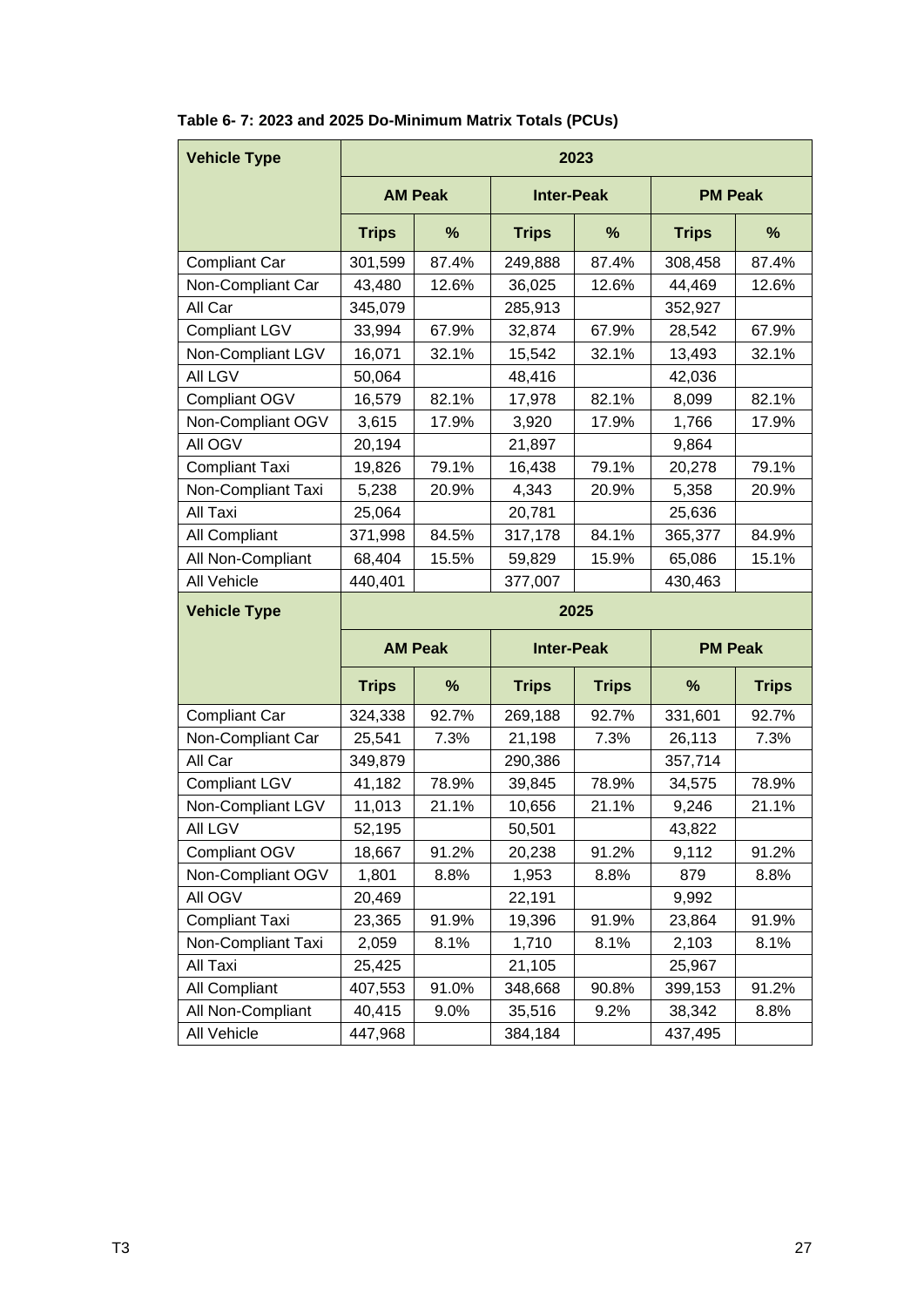### <span id="page-30-0"></span>**References**

- 1. JAQU Inception Package Guidance Huddle, October 2017
- 2. JAQU Transport and Air Quality Evidence Huddle, October 2017
- 3. Trafford Park Metrolink Highway Model Validation Report HFAS Report 1806, November 2014
- 4. Metrolink Trafford Park Line Forecasting Report SYSTRA, October 2014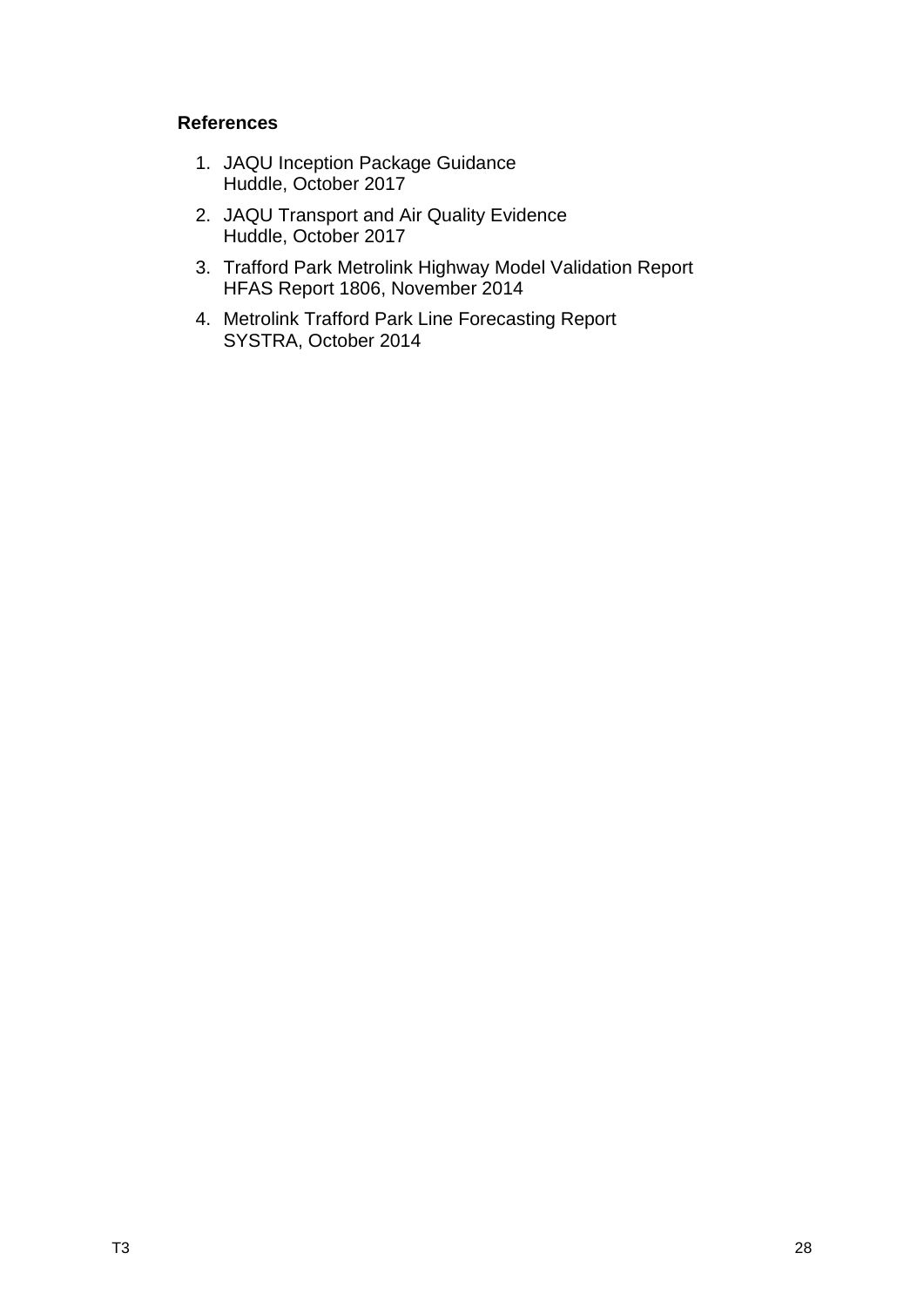## <span id="page-31-0"></span>**Glossary of Terms and Abbreviations**

|   | <b>Term or</b><br><b>Abbreviation</b> | <b>Explanation</b>                                                                                                                                                                                                                                                                        |  |  |  |  |
|---|---------------------------------------|-------------------------------------------------------------------------------------------------------------------------------------------------------------------------------------------------------------------------------------------------------------------------------------------|--|--|--|--|
| A | ADMS-Urban                            | Atmospheric Dispersion Modelling System developed by<br>Cambridge Environmental Research Consultants (CERC)<br>to model the dispersion of pollutants from industrial,<br>domestic and road transport sources in urban areas.                                                              |  |  |  |  |
|   | <b>ANPR</b>                           | Automatic Number Plate Recognition; mass surveillance<br>technique that uses optical character recognition to read the<br>registration plates of vehicles.                                                                                                                                |  |  |  |  |
| В |                                       |                                                                                                                                                                                                                                                                                           |  |  |  |  |
| C | CAP                                   | Clean Air Plan                                                                                                                                                                                                                                                                            |  |  |  |  |
|   | CAZ                                   | Clean Air Zone                                                                                                                                                                                                                                                                            |  |  |  |  |
| D | <b>DfT</b>                            | Department for Transport                                                                                                                                                                                                                                                                  |  |  |  |  |
|   | <b>DEFRA</b>                          | Department of Environment, Food & Rural Affairs                                                                                                                                                                                                                                           |  |  |  |  |
| E | <b>EFT</b>                            | Emission Factor Toolkit; software developed by DEFRA to<br>assist with calculating road vehicle pollutant emission rates<br>for NOx, PM10, PM2.5 and CO <sub>2</sub> for specified years, road<br>types, vehicle speeds and composition.                                                  |  |  |  |  |
|   | <b>EMIGMA</b>                         | Emissions Inventory for Greater Manchester; software<br>developed by TfGM to calculate mass road traffic emissions<br>using information about traffic speeds and flows from the<br>county-wide Saturn model and road traffic emission factors<br>and fleet composition data from the EFT. |  |  |  |  |
| F |                                       |                                                                                                                                                                                                                                                                                           |  |  |  |  |
| G | <b>GMSF</b>                           | Greater Manchester Spatial Framework; Greater<br>Manchester's Plan for the development of Homes, Jobs and<br>the Environment up to 2037.                                                                                                                                                  |  |  |  |  |
|   | <b>GM</b>                             | Greater Manchester.                                                                                                                                                                                                                                                                       |  |  |  |  |
|   | <b>GMBusRoutes</b>                    | Bus route mapping system which is used to build and check<br>bus service routes within Greater Manchester.                                                                                                                                                                                |  |  |  |  |
| Н | <b>HFAS</b>                           | <b>Highways Forecasting and Analytical Services</b>                                                                                                                                                                                                                                       |  |  |  |  |
| I |                                       |                                                                                                                                                                                                                                                                                           |  |  |  |  |
| J | <b>JAQU</b>                           | Joint Air Quality Unit; Unit established in 2016 by Defra<br>and the Department for Transport to coordinate delivery of<br>the Government's plans for achieving NO2 compliance                                                                                                            |  |  |  |  |
| Κ |                                       |                                                                                                                                                                                                                                                                                           |  |  |  |  |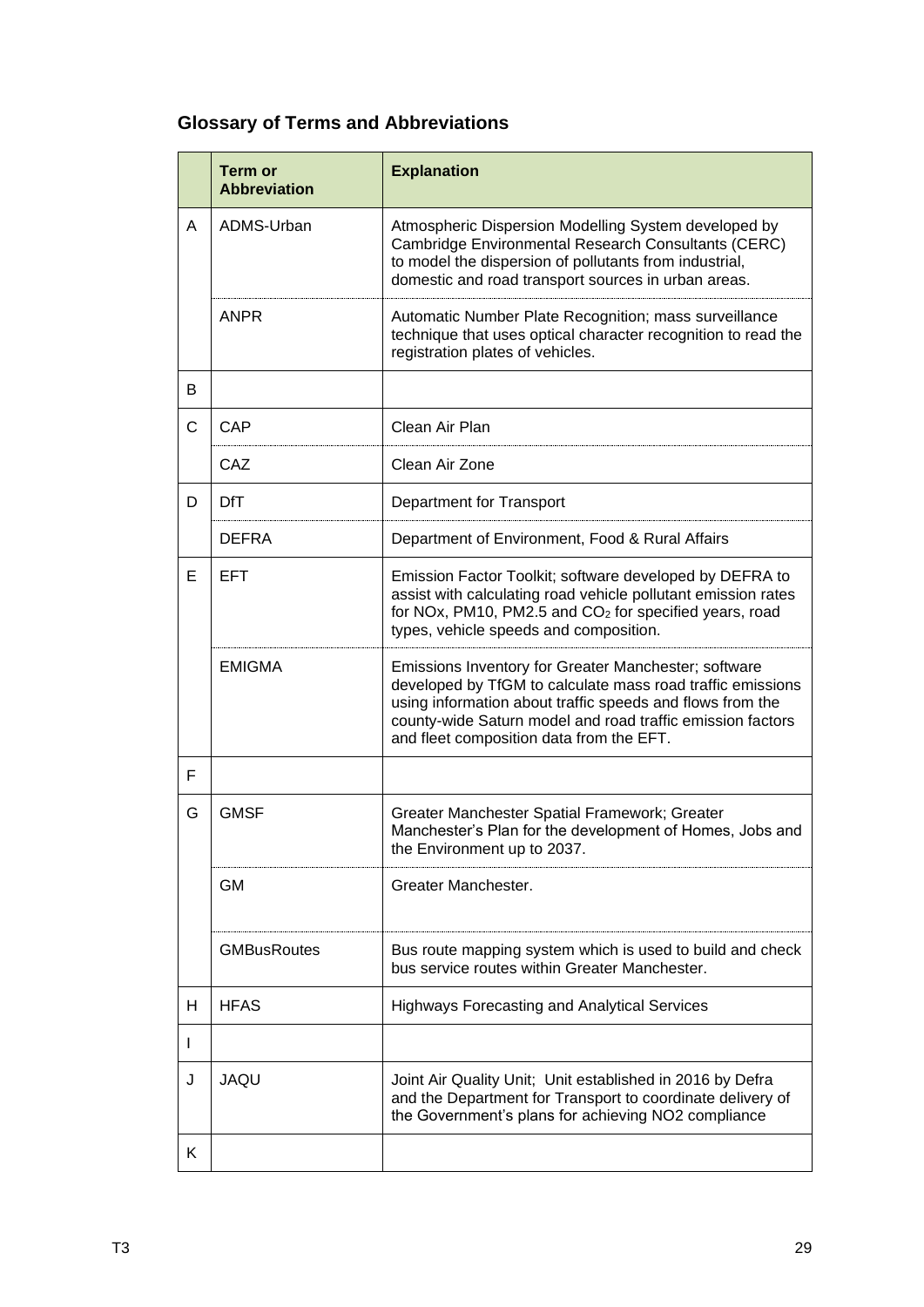|   | <b>Term or</b><br><b>Abbreviation</b> | <b>Explanation</b>                                                                                                                                                                                                                                                       |
|---|---------------------------------------|--------------------------------------------------------------------------------------------------------------------------------------------------------------------------------------------------------------------------------------------------------------------------|
| L | <b>LGV</b>                            | Light Goods Vehicle.                                                                                                                                                                                                                                                     |
| м | ME                                    | Matrix Estimation.                                                                                                                                                                                                                                                       |
| N | <b>NTM</b>                            | National Transport Model; a transport model developed by<br>the DfT to evaluate the national consequences of<br>alternative national transport policies                                                                                                                  |
|   | <b>NTEM</b>                           | National Trip End Model; a model developed by the DfT to<br>forecast the growth in trip origin-destinations (or<br>productions-attractions) for use in transport modelling.                                                                                              |
| O | <b>OD</b>                             | Origin-Destination.                                                                                                                                                                                                                                                      |
|   | <b>OGV</b>                            | Other Goods Vehicle (i.e. a medium or heavy goods<br>vehicle).                                                                                                                                                                                                           |
| P | PPM/PPK                               | Monetary values expressed in units of Pence Per Minute<br>and Pence Per Kilometre used in SATURN to convert times<br>and distances into generalised costs for assignment<br>purposes.                                                                                    |
|   | <b>PCU</b>                            | Passenger Car Unit, a standard unit of traffic used in<br>modelling work; a car or LGV is generally 1 PCU, an OGV<br>is 1.9 PCUs and a bus is 2 PCUs.                                                                                                                    |
|   | <b>PHV</b>                            | Private Hire Vehicles, sometimes referred to as minicabs                                                                                                                                                                                                                 |
| Q |                                       |                                                                                                                                                                                                                                                                          |
| R |                                       |                                                                                                                                                                                                                                                                          |
| S | Saturn                                | Simulation and Assignment of Traffic to Urban Road<br>Networks; a commonly used road traffic modelling suite<br>developed by the Institute for Transport Studies at Leeds<br>University which allows the detailed modelling of junctions<br>and their associated delays. |
| Τ | <b>TEMPRO</b>                         | Trip End Model Presentation Program; software developed<br>by the DfT to allow analysis of trip-end, car ownership and<br>population data from the National Trip End Model (NTEM).                                                                                       |
| U | <b>Updated Matrix</b>                 | The trip matrix that has been subjected to matrix estimation.                                                                                                                                                                                                            |
| V |                                       |                                                                                                                                                                                                                                                                          |
| W | WebTAG                                | Department for Transport website providing guidance on<br>the conduct of transport studies.                                                                                                                                                                              |
| X |                                       |                                                                                                                                                                                                                                                                          |
| Y |                                       |                                                                                                                                                                                                                                                                          |